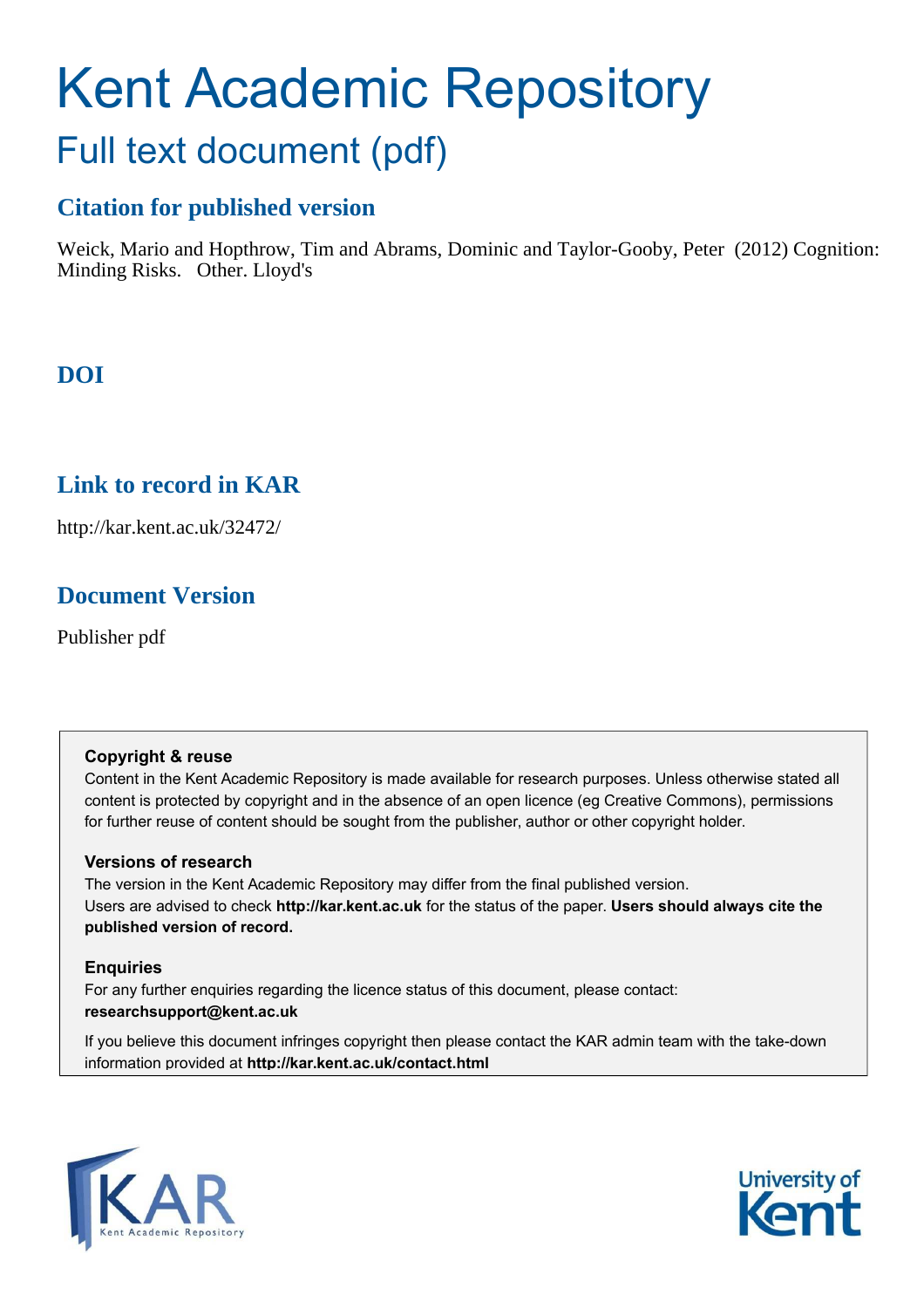



# **Cognition: Minding risks Why the study of behaviour is important for the insurance industry**

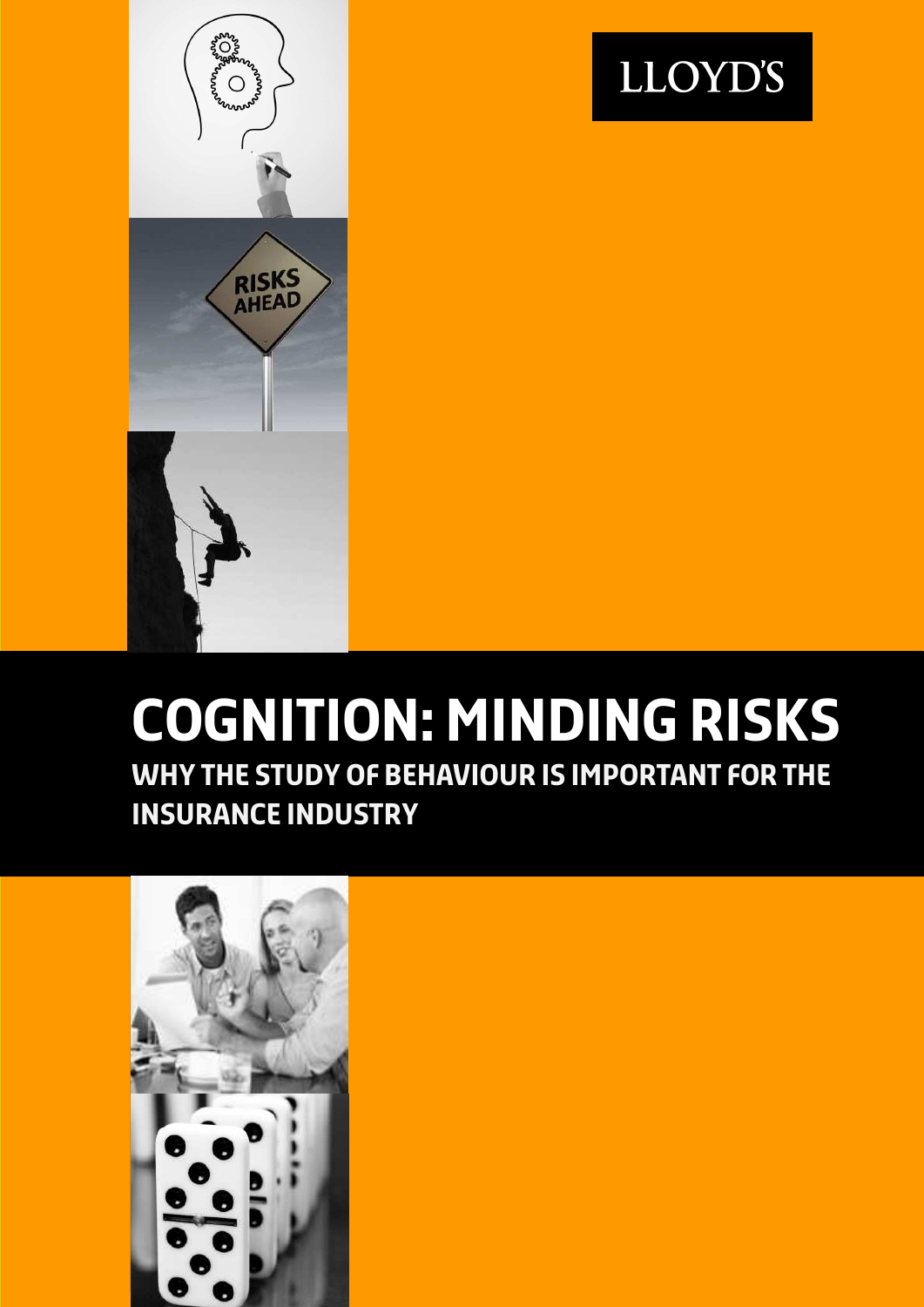### **Key Contacts**

#### <span id="page-2-0"></span>**Trevor Maynard**, Exposure Management Telephone: +44 (0)20 7327 6141 [trevor.maynard@lloyds.com](mailto:trevor.maynard@lloyds.com)

**Neil Smith**, Exposure Management Telephone: +44 (0)20 7327 5605 [neil.j.smith@lloyds.com](mailto:neil.j.smith@lloyds.com)

**Sandra Gonzalez**, Exposure Management Telephone: +44 (0)20 7327 6921 [sandra.gonzalez@lloyds.com](mailto:sandra.gonzalez@lloyds.com)

#### **Disclaimer**

Society of Lloyd's or the Council or any of their respective members, officers, or advisors for any loss occasioned to any person acting or refraining from action as a result of any statement, fact, figure or expression of belief contained in this document or

The views expressed in the paper are Lloyd's own. Lloyd's provides the material contained in this document for general information purposes only. Lloyd's accepts no responsibility, and shall not be liable for any loss which may arise from reliance upon the information provided.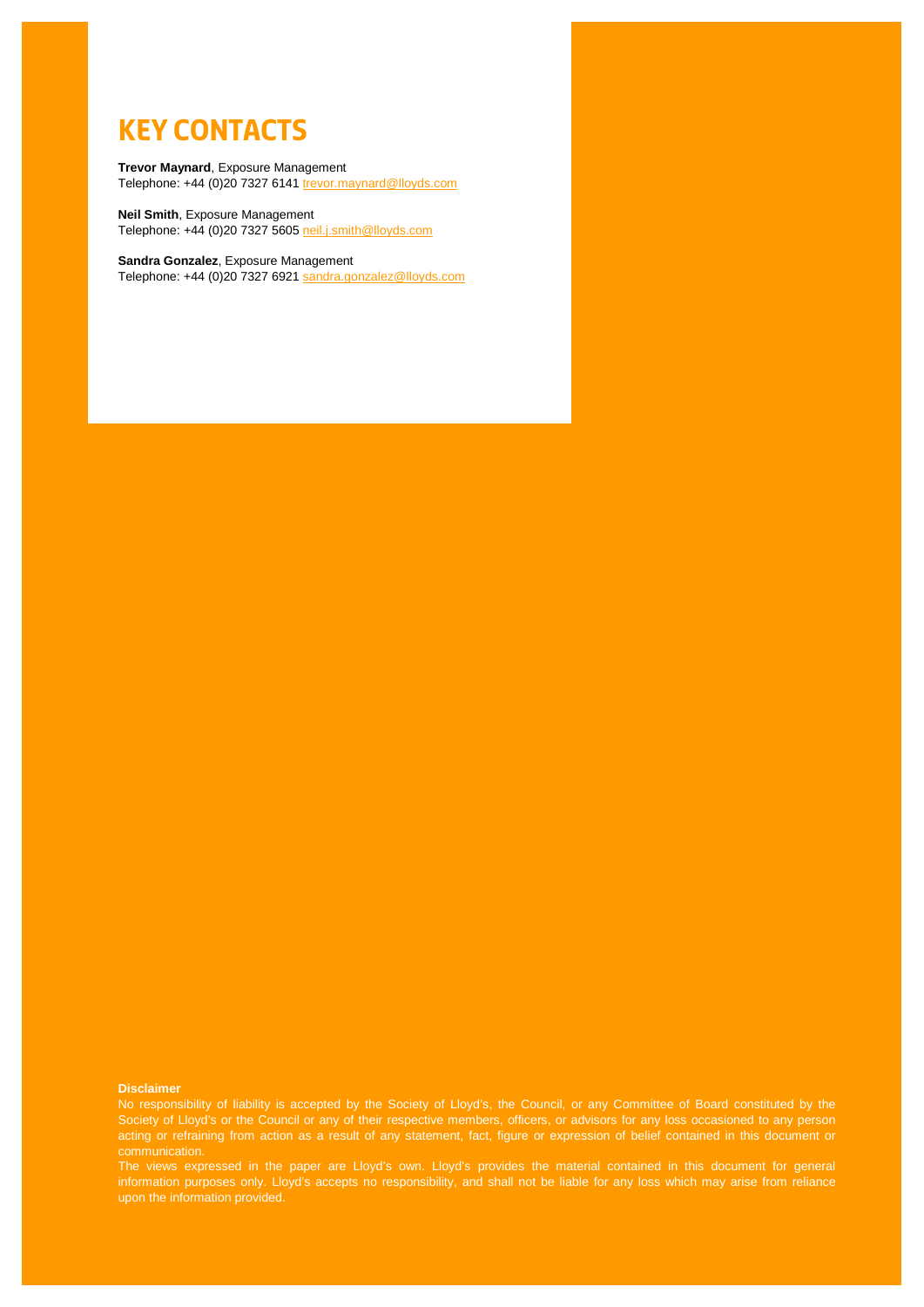# **Contents**

| <b>EXECUTIVE SUMMARY</b>                                                           | 5  |
|------------------------------------------------------------------------------------|----|
| <b>INTRODUCTION</b>                                                                | 7  |
| <b>EXPECTATIONS CAN HINDER OR FACILITATE THE IDENTIFICATION OF</b><br><b>RISKS</b> | 8  |
| <b>RISK PERCEPTION IS CONTEXT DEPENDENT</b>                                        | 11 |
| THE EFFECTS OF POWER                                                               | 15 |
| <b>PUTTING RISKS INTO PERSPECTIVE</b>                                              | 17 |
| <b>CHALLENGES AND CONCLUDING RECOMMENDATIONS</b>                                   | 21 |
| <b>REFERENCES</b>                                                                  | 24 |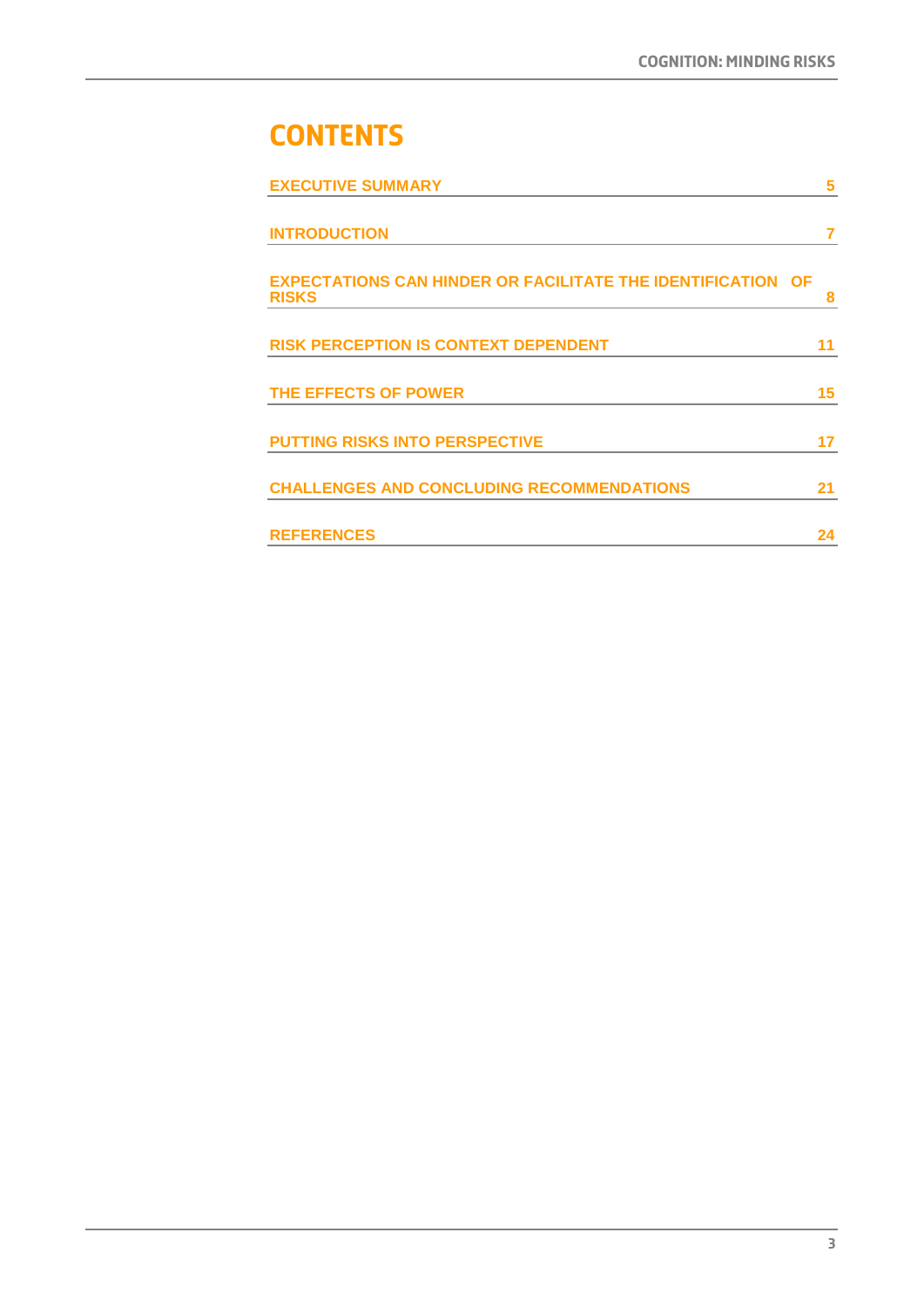## **Acknowledgements**

#### **Emerging risks team**

The Emerging Risks team is part of the Performance Management Directorate at Lloyd's. We define an emerging risk as an issue that is perceived to be potentially significant, but which may not be fully understood or allowed for in insurance terms and conditions, pricing, reserving or capital setting. Our objective is to ensure that the Lloyd's market is aware of potentially significant emerging risks so that it can decide on an appropriate response to them. The Lloyd's Emerging Risks team maintains a database of emerging risks that is updated regularly through conversations with the Lloyd's emerging risks Special Interests Group, which consists of experts within the Lloyd's market put together with help from the Lloyd's Market Association. The team also maintains contact with the academic community, the wider business community and government. Contact with academics is often facilitated through the Lighthill Risk Network, an organisation that is run as not-for-profit funded by Aon Benfield, Catlin, Guy Carpenter and Lloyd's. More details can be found at [www.lloyds.com/emergingrisks.](http://www.lloyds.com/emergingrisks)

#### **About the authors**

**Mario Weick** is the lead author. He is a Lecturer in Psychology at the University of Kent with a background in social and cognitive psychology. His doctoral research focused on behavioural biases and the role of power and subjective experiences in decision making.

**Tim Hopthrow** is a Lecturer in Psychology at the University of Kent. His expertise is in group decision making and risk behaviour in groups. His doctoral research focused on understanding cooperative behaviour in small groups.

**Dominic Abrams** is a Professor of Social Psychology and Director of the Centre for the Study of Group Processes at the University of Kent. He has published widely across the core of social psychology, branching into organisational, cross cultural, education, and health research.

**Peter Taylor-Gooby** OBE is a Professor of Social Policy at the University of Kent. He is internationally noted for his work on new social risks. He is co-director of the Risk Research Centre at Beijing Normal University.

The preparation of this report was supported by the Economic and Social Research Council grant ESRC/BSB/03.

The authors would like to thank the following people who reviewed and commented on the report:

**Milica Vasiljevic**, University of Kent

<span id="page-4-0"></span>**Nigel Ralph**, Performance Management, Lloyd's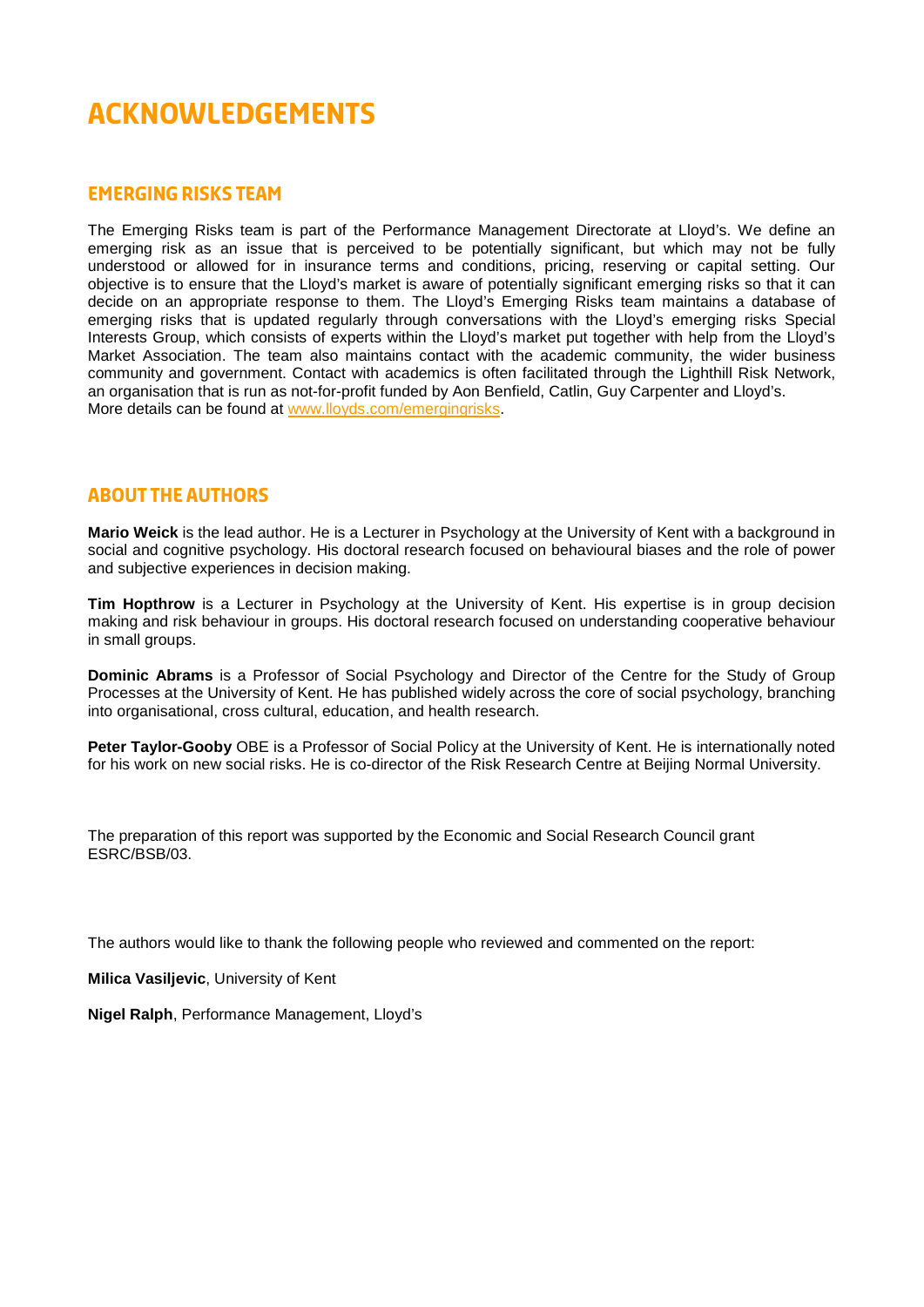### **1 Executive summary**

Risk identification is one of the keys to successful risk management, but we are not equally aware of all risks. Because the brain filters information, people make decisions based on a subset of the available evidence. This fundamental principle of cognition<sup>[1](#page-4-0)</sup> can cause problems in a context such as underwriting where subjective judgments are important.

This report introduces insurers and financial decision makers to some fundamental principles of cognition that are important for risk management and discusses how human factors can affect risk perception. The report draws on various areas within psychology and related disciplines to highlight potential biases in risk perception.

The report is a follow-up to the Lloyd's Emerging Risks report "Behaviour: Bear, Bull or Lemming" published in 2010, which provides an overview of behavioural theory and discusses the benefits to insurance professionals of being aware of behavioural biases.

#### **Expectations can hinder or facilitate the identification of risks**

Expectations can lead people to overlook events that are not part of the normal routine. Accurate expectations rely on prompt and accurate feedback; if feedback is inaccurate, delayed, or diffused, then faulty mental models can develop. People's expectations are strongly influenced by personal experience and current events: frequent exposure to risks may also make it easier to lose sight of infrequent losses. Unexpected losses can arise from interrelated risks, from the way the public responds to a disaster or hazard, and from events that are not captured in risk models.

#### **Risk perception is context dependent**

People cannot attend to all risks; they have to prioritise some over others. Risk priorities are culturally transmitted. Re/insurers may focus more on risks that are easier to evaluate, which can draw attention away from those that are more difficult to assess. This is because people prefer to focus on well-structured problems and veer away from more difficult ones. People are also inclined to take greater risks in environments that encourage ambition. The spatial concentration of expertise in the London Market has many benefits, but it also provides a context that can lead to biases arising from social interactions. Risks may be overlooked when many people rely on the perceptions and actions of a few 'experts' and/or align themselves with commonly held beliefs.

#### **Power affects risk perception**

1

Organisations are characterised by hierarchies, often beyond the formal roles assigned to individuals. People in power tend to be more confident and this can lead them to minimise risks. Power can also reduce willingness to adopt different viewpoints and enhance the tendency to seek information that reinforces already held views, which may cause problems in an underwriting context. Incentives which encourage a low risk appetite can counteract these behaviours and make power holders more averse to risks.

#### **risk perceptions vary over different timescales**

People often under-emphasise the history of previous similar events, which can increase forecasting error. Short-term incentives can reduce foresight and risks which are likely to happen in the long-term future can be more easily overlooked. People tend to be more optimistic about future events or activities, but as these events draw nearer their attention turns to potential drawbacks or losses. Sometimes events or activities that were once desirable are no longer appealing when viewed from a closer perspective. Finally, losses associated with concrete events are often more compelling than those associated with more abstract events.

#### **organisational practices can increase risk awareness**

Analyses of organisations have highlighted factors which can increase risk awareness and improve risk management outcomes. These include fostering mindfulness and analytic thinking among staff, embracing

 $1$ Cognition is the process of thinking, reasoning, and forming judgments.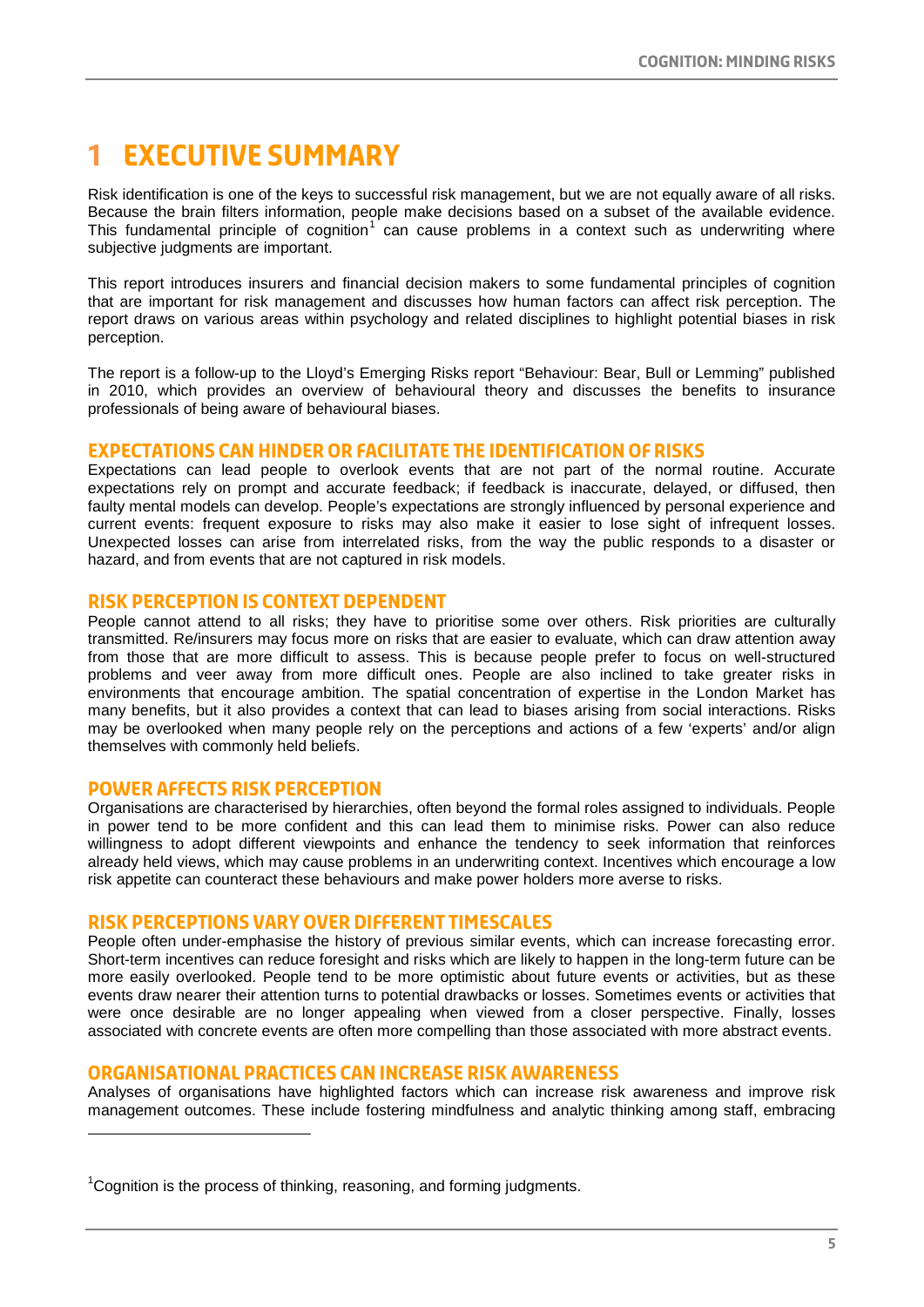diversity, giving people a 'licence to think' and the ability to make decisions. Organisational practices should also encourage people to use alternative ways of analysing problems.

#### **risk experts need to be aware of how uncertainty affects their decisionmaking**

Signs of potential hazards are not always clear-cut and can be hard to interpret. A low risk appetite can increase false alarms and a high risk appetite increases misses. Neither attitude helps to identify threats when the evidence is uncertain. Re/insurers need to keep up with the pace of developments and scan risk horizons within relevant timescales. Finally, when dealing with uncertainty people tend to rationalise their decisions, reducing their awareness of their own bias.

#### **Human factors are an important part of managing risks**

<span id="page-6-0"></span>Re/insurers can benefit from research conducted in the social sciences and humanities. There is a need for more front-line research and interaction between academia and the industry. There are limitations to the identification of risks; unknowns need to be acknowledged and managed carefully.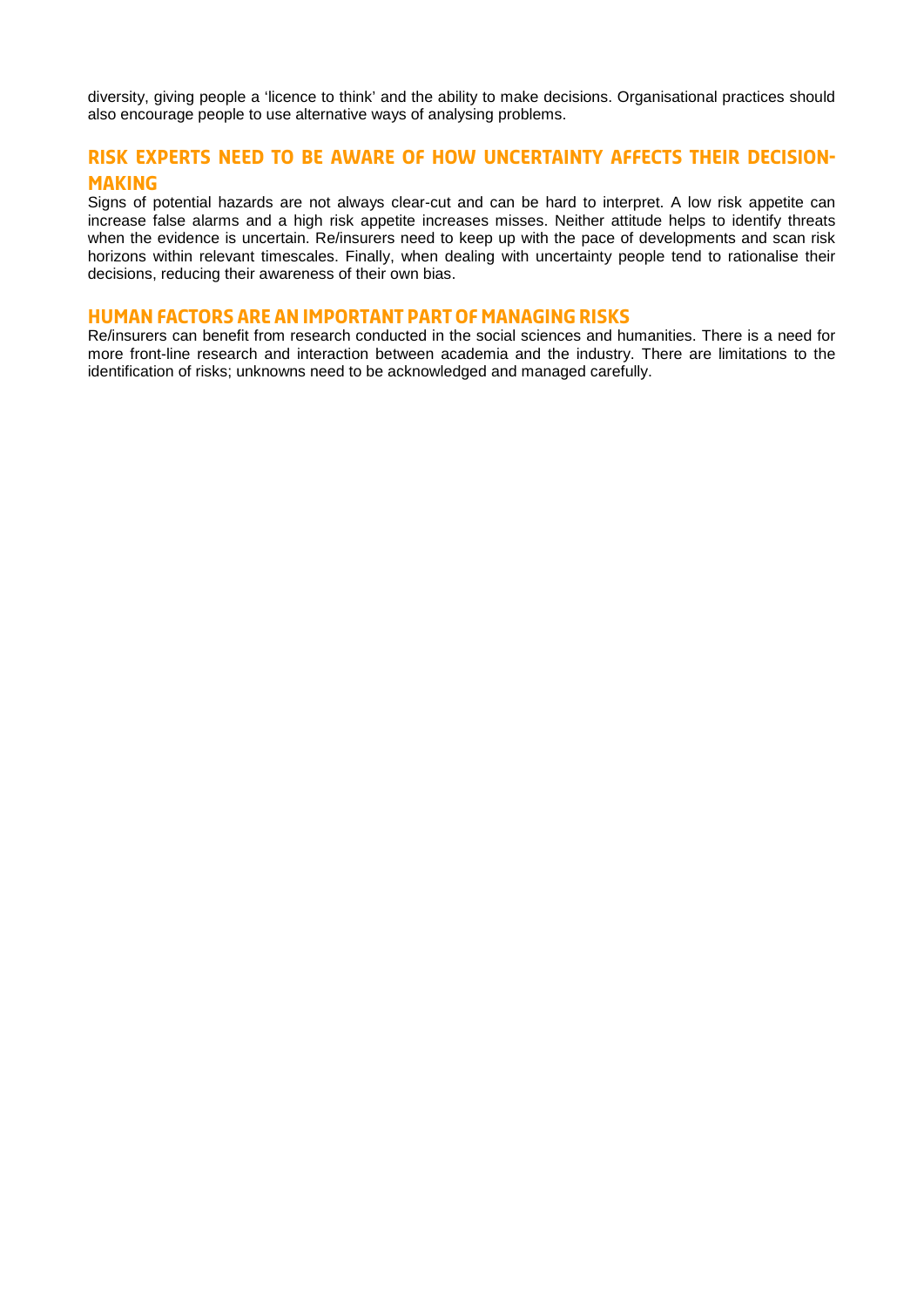# **2 Introduction**

-

Following the 2008 financial crisis the US government created a commission to investigate its causes. According to the commission, households and lenders took excessive risks. Institutional regulations failed and ethical principles were ignored. Phil Angelides, chairman of the inquiry, concluded that: "Despite the view expressed by many on Wall Street and in Washington that the crisis could not have been foreseen or avoided, there were warning signs. The greatest tragedy would be to accept the refrain that no one could have seen this coming and thus nothing could have been done. If we accept this notion, it will happen aga[i](#page-24-0)n."

Why did institutions not respond to the looming risk of a global crisis? A few years ago, a group of researchers from Harvard University asked volunteers to watch a video of a small group of people exchanging basketball passes.<sup>[ii](#page-24-1)</sup> Suddenly a person in a gorilla costume enters the scene, walks into the middle of the game, stops in the centre, pounds his chest, and then walks off. The players seemed unimpressed, continuing to throw their passes around the gorilla. The researchers later questioned the volunteers about the video they had watched. Many of the volunteers had no recollection whatsoever of a gorilla. What is more, the more closely the volunteers had focused on the game, the less likely they were to notice the gorilla.

How can people miss a gorilla in plain sight? The answer is provided through a phenomenon called inattentional blindness. It is a powerful illustration of the fact that perception involves attention. Without attention, we can look at something yet not see it. We are, in a sense, blind without ever noticing the blindness. There is no black spot, nothing unusual that would attract our attention, yet we have just missed out on a sizable part of the world surrounding us. If you find this hard to believe think about the last time you noticed the office floor had been cleaned; the new flowers on the reception desk; or a new advertisement on the bus. It is easy to miss changes.

So why was the financial crisis not foreseen or avoided? There is no single answer to this question. Considering that people can be blind to a gorilla in plain sight, it is safe to assume that much less tangible things, such as a looming systemic risk, can be overlooked. This is even likelier in complex environments where attention can easily be engaged elsewhere.

This report draws on fundamental principles of human perception and cognition to highlight factors that can hinder or help the identification of risk factors. Under what circumstances are risks likely to go unnoticed? What steps can be taken to increase individuals' sensitivity to potential hazards? This report examines these questions with a particular focus on new or emerging risks, drawing on examples taken from underwriting. The report is unique in its emphasis on risk identification or awareness.<sup>[2](#page-6-0)</sup> Many of the principles outlined in the report have not been discussed outwith the academic community.

Some may query the relevance of human factors given the prevalence of quantitative risk models in the re/insurance sector; the suggestion being that modelling rules out biases. However, some programmes require re/insurers to evaluate and quantify extreme events that occur rarely or perhaps never. This task cannot be done solely on the basis of modelling and fitting parameters to available data. When extreme events are modelled there are no prescribed ways to compute probabilities from different sources of information, nor for combining this information once probabilities have been established.<sup>[iii](#page-24-2)</sup> With limited data, any source of information that is overlooked can lead to misinterpretations. This implies that human factors play an important role within the actual modelling process. Furthermore, subjective judgements are clearly paramount when it comes to the actual use of modelling outcomes.

<sup>&</sup>lt;sup>2</sup>Biases in the assessment of already identified risks have received a lot more attention in the literature. Please refer to the Lloyd's Emerging Risks Report "Behaviour: Bear, bull or lemming" for more background on this.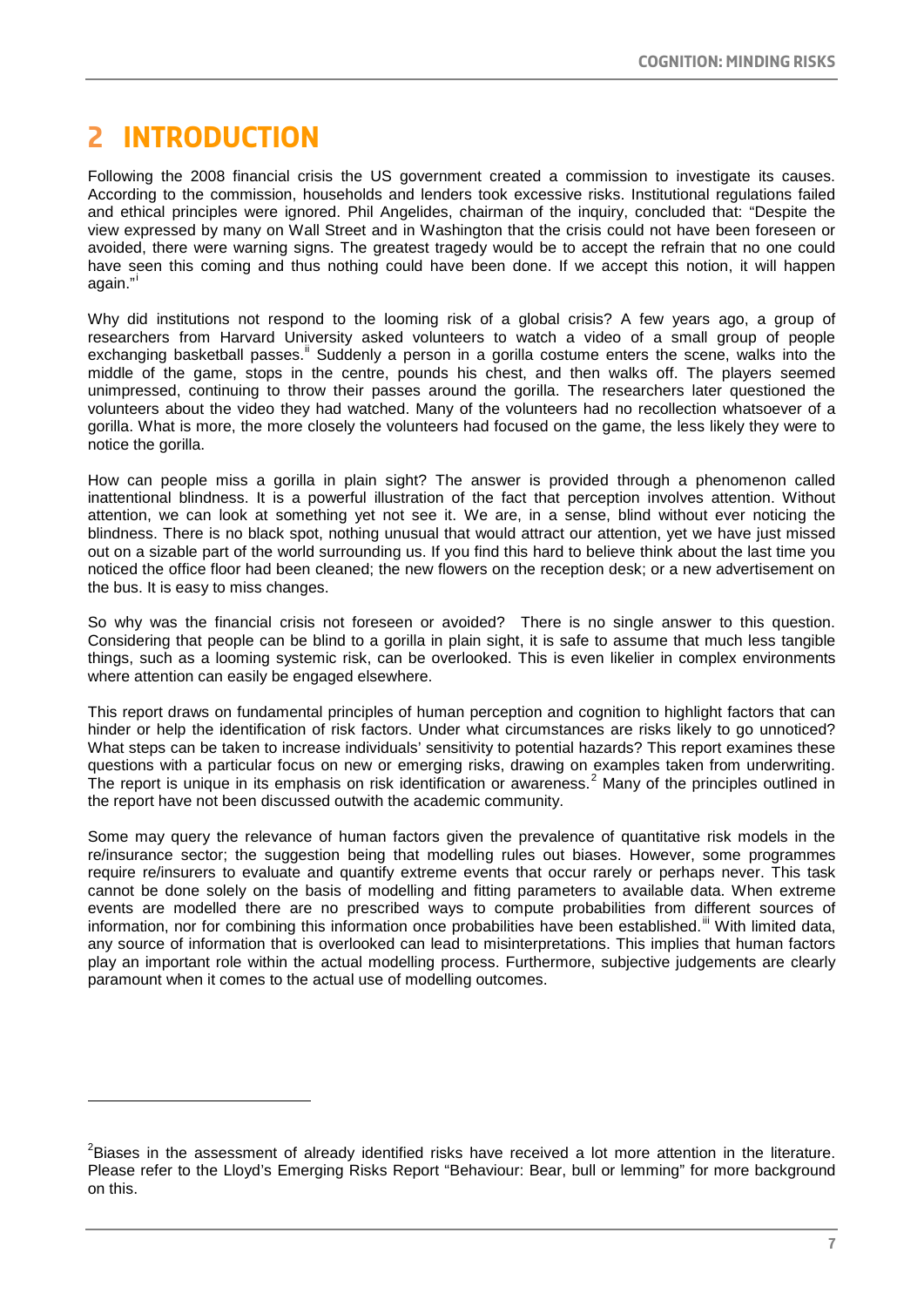### **3 Expectations can hinder or facilitate the identification of risks**

When street planners removed all markers and traffic signs in London's Kensington High Street, casualties fell 43%.<sup>"</sup> Dr[iv](#page-25-0)ers could no longer rely on their established mental models, forcing them to be more prepared for the unexpected. Expectations usually come from established mental models, limiting our attention to the few aspects we decide are relevant in any given moment and often overlooking the unexpected. In the aftermath of Hurricane Katrina, for example, disaster plans were inadequate for the level of disruption caused by lost access and transportation, broken down communication channels, and a lack of replacement supplies.

A number of isolated events have caught insurers by surprise but, in general, risk experts such as analysts, brokers, and underwriters are better at identifying risks that are not readily apparent to non-experts. [vi](#page-25-2) Experts tend to have more sophisticated mental models that help identify potential problems or pitfalls.<sup>[vii](#page-25-3)</sup> Expertise does, however, not always improve risk awareness; especially in areas where losses are infrequent.

One critical factor that determines whether expertise is beneficial is how much it builds on false or incomplete learning. Before the financial crisis many investors became heavily exposed to toxic debts only to realise the impact later on. Similarly, reinsurers trading different layers of exposure under the false impression of risks and high returns, spurred by commissions as high as 10%, triggered the London Market excess of loss spiral of the 1980s.<sup>[viii](#page-25-4)</sup> Prompt and accurate feedback is needed to accurately identify current risks. If feedback is inaccurate, delayed, or diffused, then mental models can develop that hinder the identification of risks. This, of course, applies to new and emerging risks, which do not offer much scope for feedback. Long tail claims are another point in case where many years can pass between an incident and the resulting claims.

Although people have the ability to learn from others' experiences, the mind prefers to base expectations on personal experience, with ramifications for identifying rarely occurring risks. ${}^{\mathrm{i}x}$  Consider the example of company liquidations. Every year since the start of the economic crisis over 15,000 companies in England and Wales have become insolvent.<sup>[x](#page-25-6)</sup> People tend to deal with many companies on a regular basis, leading to their false assumption that all companies are financially viable. The internet provides another example: users are typically unaware of the constant level of threat posed by cyber-attacks. The tendency to overlook rare events based on personal experience is particularly relevant for re/insurers. Arguably, risk experts' increased exposure to, and experience of, risks may numb their sensitivity to infrequent losses. Loss models in the insurance industry are not immune to this. For example, catastrophe models do not explicitly consider the loss potential from tsunamis, which accounted for a significant portion of cedant losses following the March 2011 Tohoku earthquake.<sup>[xi](#page-25-7)</sup>

**Box 1: Features of Incubating Disasters** (adopted from Turner, 1976)

Industrial accidents are often unexpected and catch people by surprise. Analyses of disasters have identified a number of facilitating conditions or 'trigger' events, which should ring alarm bells among risk analysts:

- 1. Collective blindness: Organisations prone to disasters are characterised by rigid perceptions and beliefs.
- 2. Distraction: A tendency to avoid ill-defined problems.
- 3. Exclusivity: There is limited external intervention and complaints from outside the organisation are dismissed.
- 4. Transparency: The information provided is ambiguous, wrong or misleading.
- 5. Expertise: There is a lack of trained and skilled personnel.
- 6. Compliance: Poor adherence to regulations and/or safety standards.
- 7. Scale: Magnitude or dangers are underestimated.

<span id="page-8-0"></span>The impact of expectations can also be observed to some extent in the insurance cycle where demands for insurance cover surge and premiums can rise after a loss, while policy renewals drop and markets can soften as losses move further into the past. People generally live in temporal bubbles where current and recent events have the strongest bearing on expectations of how the future will unfold, also known as exploration bias. It is often seen in financial markets where investors have too high expectations after bull markets, but too little confidence after bear markets.<sup>[xii](#page-25-8)</sup> The London Market excess of loss spiral of the 1980s provides another illustration of the exploration bias. The crisis was preceded by a long period of growth and low frequency of major catastrophes.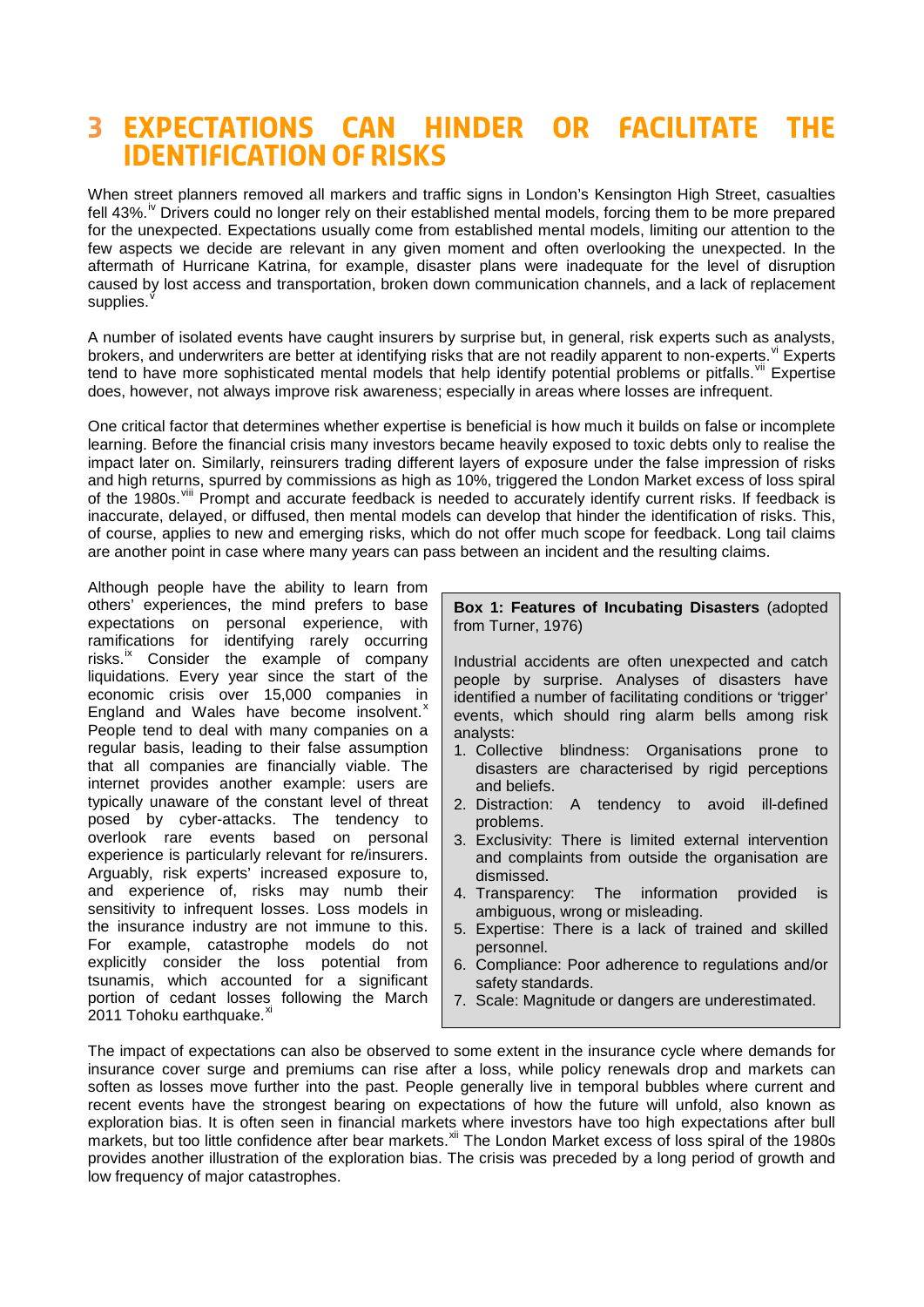While personal experience may be the primary factor in shaping people's approach to risk, expectations can of course also be shaped by second hand accounts, such as through the media. These secondary sources, however, may overemphasise rare, sensational events. A corollary of this biased representation of low frequency events – an example being terrorist attacks - is that those potential losses are overestimated while more frequent events are underestimated.<sup>[xiii](#page-26-0)</sup> So people's risk perceptions can vary significantly depending on whether their expectations are based on their own experience, or on secondary sources.

Below we highlight three areas in which expectations may affect re/insurers risk perceptions:

**Dependencies**. Events can unfold in unexpected ways. For example, chain-like processes or correlations

are often difficult to anticipate. While large portfolios can protect insurers from major losses if risks are independent, if risks are dependent, then a single incident can cause large losses. One challenge for re/insurers is to try to understand the system relationships of the various risks that they face (see Box 2).<sup>[xiv](#page-26-1)</sup> The more complex these relationships, the more likely it is that low probability events can have a large impact. $^{x}$ 

**Risk models**. Mathematical models informed by science and engineering are increasingly used to inform core business decisions. Yet as Hemant Shah, CEO of Risk Management Solutions (RMS) noted: "While models can help optimise a book of business, an overreliance on models can lead to fragile portfolios that are prone to surprises, whether from Mother Nature or from the models themselves."<sup>[xvi](#page-26-3)</sup> Risk models create expectations of how the future will unfold, and when those expectations are not met this can come as a costly surprise. For example, some of the losses from natural disasters in 2011 were

-

#### **Box 2: Expecting the Unexpected: Related Risks**

Interrelated risks are complex to understand and often unexpected and make risk modelling a particular challenge, especially in light of the new Solvency II regulations. Risks can be conditional, such as the loss of a vessel and the loss of its cargo, or correlated due to some variable causing different types of losses. For example El Niño can lead to floods in California, declined fish stock in parts of Southern America, and greater dryness in Australia, which increases the likelihood of wildfires [xiv](#page-23-0). Tail dependency describes a scenario where high damages occur together. For example, property insurance claims and car insurance claims are normally independent. However, when a natural disasters strikes then both are likely to suffer damages, creating a dependency in the 'tails' (i.e., the low probability, high loss end of the distribution)  $x^iv$ . In their analysis of insurance company failure, Ashby, Sharma and McDonnell describe how risks are related in ways re/insurers did not anticipate <sup>[xxvii](#page-24-3)</sup>. One example is investments heavily exposed to economic downturns such as commercial properties, causing re/insurers' assets to shrink while at the same time insured losses increased. A similar squeeze was felt by re/insures who invested in other insurers in similar markets, causing a loss spiral when markets contracted.

well beyond what any models were predicting. The challenge for re/insurers is not to rely solely on risk models and to use them as a guide to decision-making. Re/insurers should be mindful of the uncertainties inherent in predicting rare events.

Social amplification. The public response to disasters is often hard to predict.<sup>[xvii](#page-26-4)</sup> When researchers<sup>xviii[,](#page-26-5)[xix](#page-26-6)</sup> analysed US transport patterns before and after 9/11, they found that the attack led to an increase in road traffic, with the largest increase observed on interstate highways (5.3%). Americans had substituted airplanes for cars – actually a riskier mode of travel. Extrapolating from road accident statistics between 1996 to March 2003, researchers demonstrated that in order to avoid the risk of a terrorist attack a further 1,500 people died on American roads in the aftermath of 9/11. This spike in road accidents illustrates how risks can be amplified by the way people respond to disasters.<sup>[xx](#page-26-7)</sup>Amplification can be difficult to predict for re/insurers. For example, when the same analysis was carried out following the Madrid train bombings in 2004, there was no indication of amplification. Some Spaniards avoided train transport, but only for a very short period of time. There was no increase in highway traffic and consequently no increase in road fatalities. $^{xx}$  Social, cultural, and historical differences may explain why Spaniards responded differently to the attack.<sup>[3](#page-8-0)</sup>

 $3$  Spain has a long history of terrorist attacks on Spanish soil. Unlike Americans, Spaniards relied on the mode of transport used in the attack (i.e. trains) to attend anti-terrorism demonstrations following the event.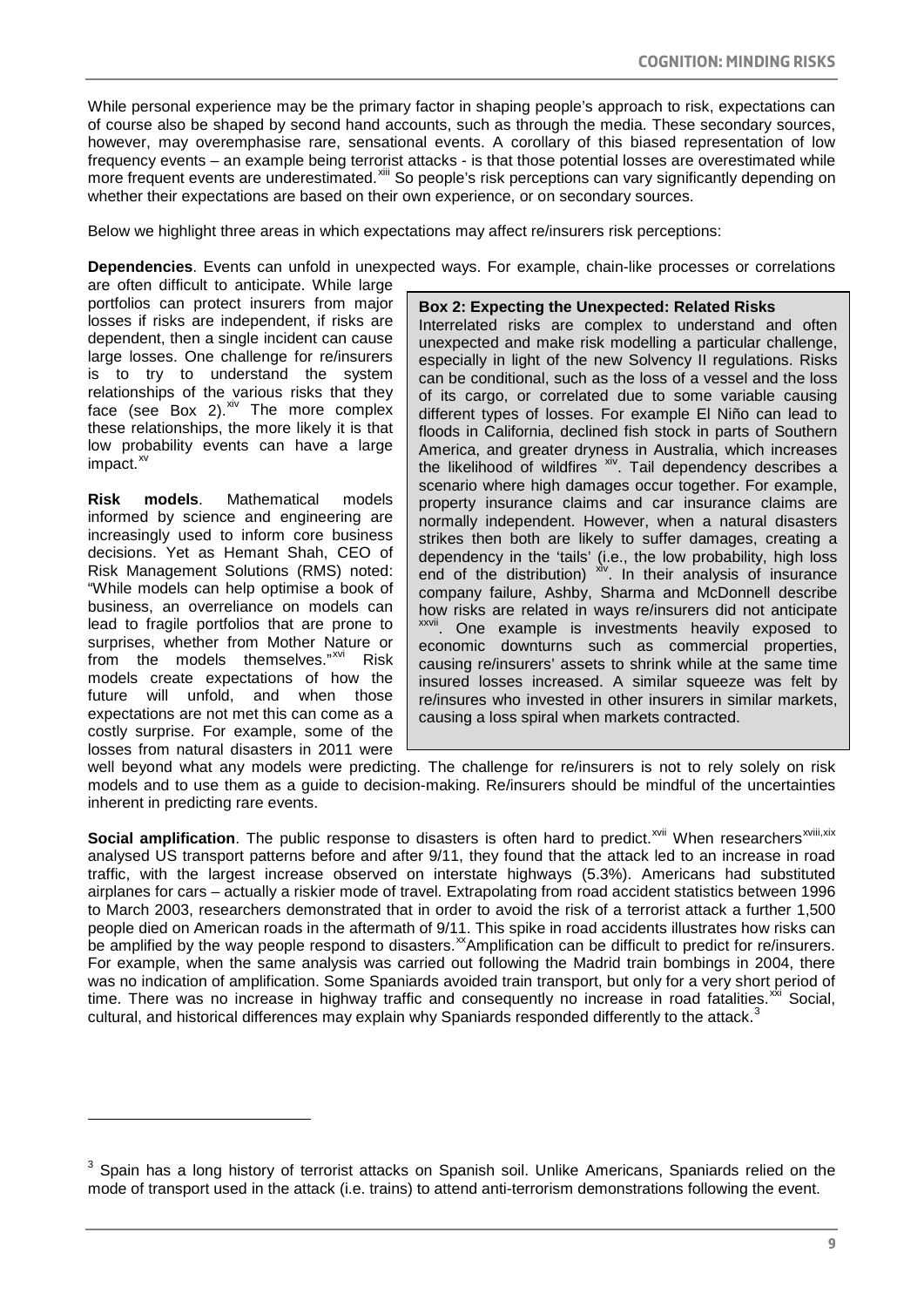#### **TIPS: Below we highlight some questions that re/insurers can ask to counteract some of the issues that arise from the way expectations affect risk perceptions.**

| <b>Habitual thinking</b> | Do established routines miss out on important pieces of information? Do processes<br>lead to habits that prevent people from asking important questions? Have the<br>parameters changed? Do routines no longer cover all angles?                                                                                                                                                                                                                                                   |
|--------------------------|------------------------------------------------------------------------------------------------------------------------------------------------------------------------------------------------------------------------------------------------------------------------------------------------------------------------------------------------------------------------------------------------------------------------------------------------------------------------------------|
| Missing feedback         | Is there enough information to verify your assumptions? How robust are your<br>models? What kind of information would make them more robust? Can you use<br>auxiliary variables as substitutes for missing information? How does your company<br>feed information back to you? How timely and relevant is the feedback?                                                                                                                                                            |
| <b>Desensitization</b>   | Have some risks lost their bite? Have some of your colleagues become so familiar<br>with certain risks that they have been caught out? Could you be in the same situation<br>one day? If so, how can you prevent that from happening?                                                                                                                                                                                                                                              |
| <b>Exploration bias</b>  | Are some events forgotten? Is everyone talking about the same thing, with recent or<br>current events consuming all the attention? If you could go back or forwards a few<br>months in time - how would that affect how much attention you devote to different<br>risks?                                                                                                                                                                                                           |
| Media                    | The media is selective. Does the media influence your underwriting decisions? Media<br>coverage can bias risk assessments. Is there relevant information that has not<br>received media attention? How does the public respond to the media coverage? Are<br>there any risks associated with the public's response? What if you are underwriting a<br>risk that suddenly receives a lot of media attention? Could this increase the number<br>of claims and exacerbate the losses? |
| Amplification            | Some disasters can cause costly shockwaves. Do your models account for the way<br>people may respond to a disaster or accident? People's actions can create<br>dependencies between seemingly unrelated risks. Is it possible, or indeed<br>worthwhile, to account for those?                                                                                                                                                                                                      |
| <b>Risk dependencies</b> | Dependencies can make some risks unaffordable. Do you have guidelines whether<br>or not your premiums should account for dependencies? Do you know how<br>dependencies affect your Solvency Capital Requirement? Is it possible that a line of<br>business is lucrative considered alone, but not in your portfolio?                                                                                                                                                               |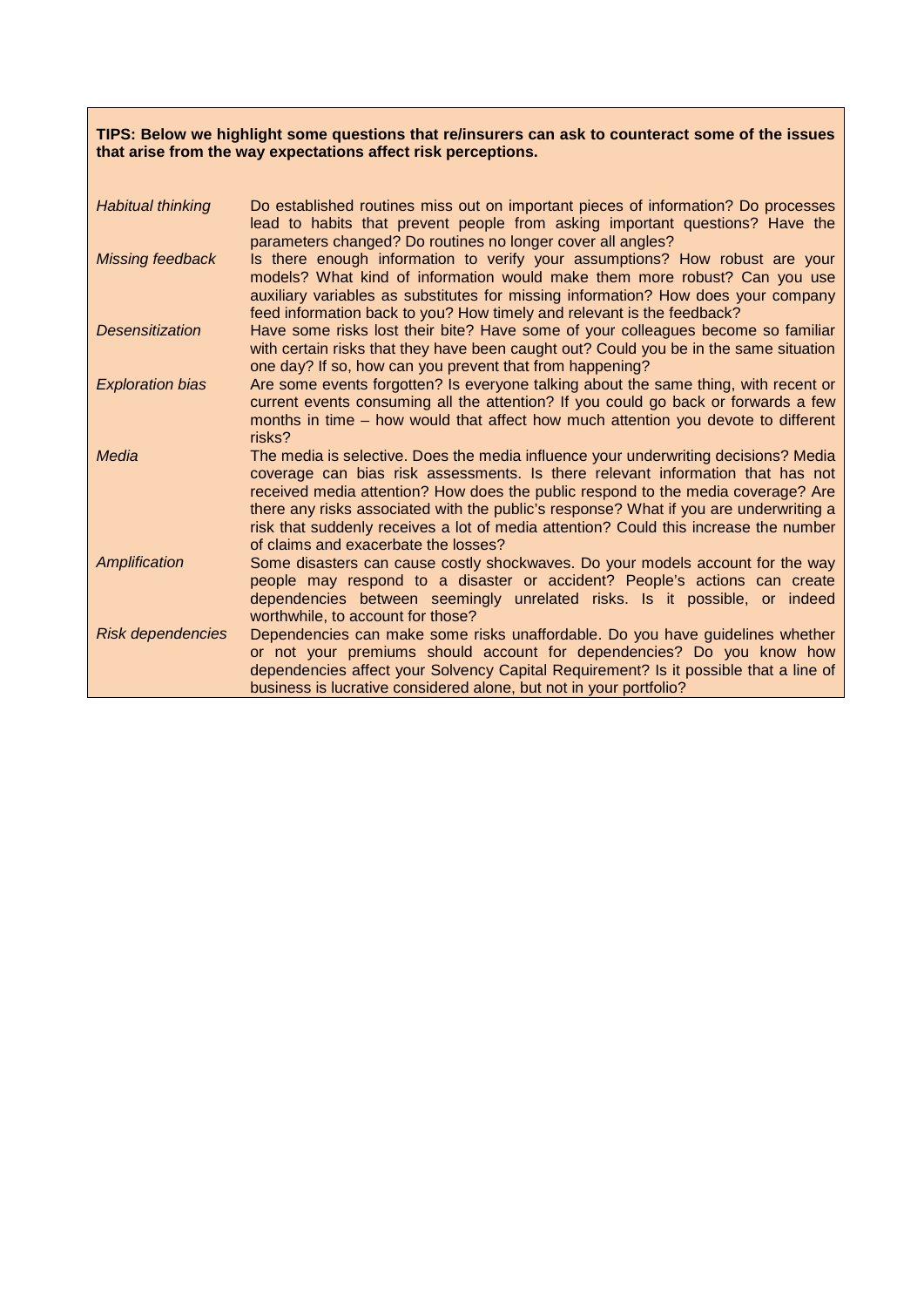# **4 Risk perception is context dependent**

We are constantly exposed to countless risks, such as pollution, traffic and flu, yet we do not attend to all hazards and instead choose, consciously or unconsciously, to focus on some and ignore others. This is because individuals and companies alike have limited resources and cannot attend to all risks simultaneously. How risk is prioritised is influenced by social and cultural contexts, with scientific evidence often playing a secondary role.<sup>[xxii](#page-27-0)</sup> In the US, concerns arose about silicone implants in the 1990s, which led tothe largest class-action settlement in history.<sup>xxiii</sup> Soon attention turned away from the implants to the "Millennium Bug", which consumed an estimated US\$450bn in protective measures<sup>[xxiv](#page-27-2)</sup>.

Culturally transmitted risk priorities have consequences for insurers. After the first significant terrorist attack on the World Trade Centre in 1993, insurers did not amend their insurance policies to exclude terrorism from unnamed perils.<sup>[xxv](#page-27-3)</sup> This was before the 'war on terror' made the headlines. After 9/11 the industry had to shoulder US\$35bn in claims as their coverage against unnamed perils still included terrorist attacks. Against the backdrop of the current geopolitical context, the decision not to amend policies after the first attacks might seem short-sighted. In the cultural and historic context of the 1990s, it probably reflected a perfectly reasonable response.

There are universal aspects of contexts that draw people's attention to and away from risks. For example, people are more sensitive to potential hazards in novel or uncertain situations and when the outcome is beyond their control (eg an avian flu pandemic), while risks that occur in more familiar contexts can be overlooked more easily (eg accidents in the home and garden). One implication for re/insurers is that, counter intuitively, rare or novel perils may be overlooked for lines of business that are underwritten frequently.

Re/insurers are exposed to risks that arise from a variety of contexts (eg technology risks; underwriting risks; investment risks; etc.). A recent survey<sup>[xxvi](#page-27-4)</sup> conducted with chief executive officers and managing directors of London insurers found that re/insurers can be accustomed to focus on some risk segments more than others. In particular, underwriting and investment risks tend to receive greater attention in insurers' own risk assessment than operational risks. It would be a mistake to dismiss this imbalance as a mere reflection of

ininsurance company failures. xxvii actual business needs; operational weaknesses can play an important role

The tendency to favour some risk areas over others can come from the desire to focus on contexts where risks can be quantified, and thus benchmarks established, with greater ease. This tendency is by no means specific to re/insurers. People are inclined to focus attention on things they can grasp easily, and tend to avoid things that are more difficult to understand, even if they<br>are important.  $x_{x}$  intervals are important. are important.<sup>xxviii</sup> simple example is illustrated in Figure 1. People are willing to pay more for an overfilled ice cream serving than for an underfilled serving, although the latter contains more ice cream overall.<sup>[xxxi](#page-27-9)</sup> That's because it is easier to focus on the relative filling than the total amount

**Figure 1: A larger (left) and smaller (right) ice cream serving adopted from Hsee (1998).People are inclined to focus on one attribute (relative filling) and ignore others that are more difficult to judge (absolute filling).**



and shun away from more d[i](#page-27-10)fficult ones; a recognised problem in risk management.<sup>xxxii</sup> Financial products thoroughly understand.<sup> XXXIII</sup> The tendency to focus on features that are easy to evaluate [i](#page-27-11)ncreases when peoplehave to justify their decisions to others. XXXIV Holding people accountable for their decisions is therefore of ice cream, which is harder to judge. In the same way, people also tend to favour well-structured problems offer another example. Be it subprime mortgage-backed securities, or excess of loss contracts of the 1980s; problems inevitably arise when executives deal with financial products that involve aspects they do not unlikely to eradicate this type of bias.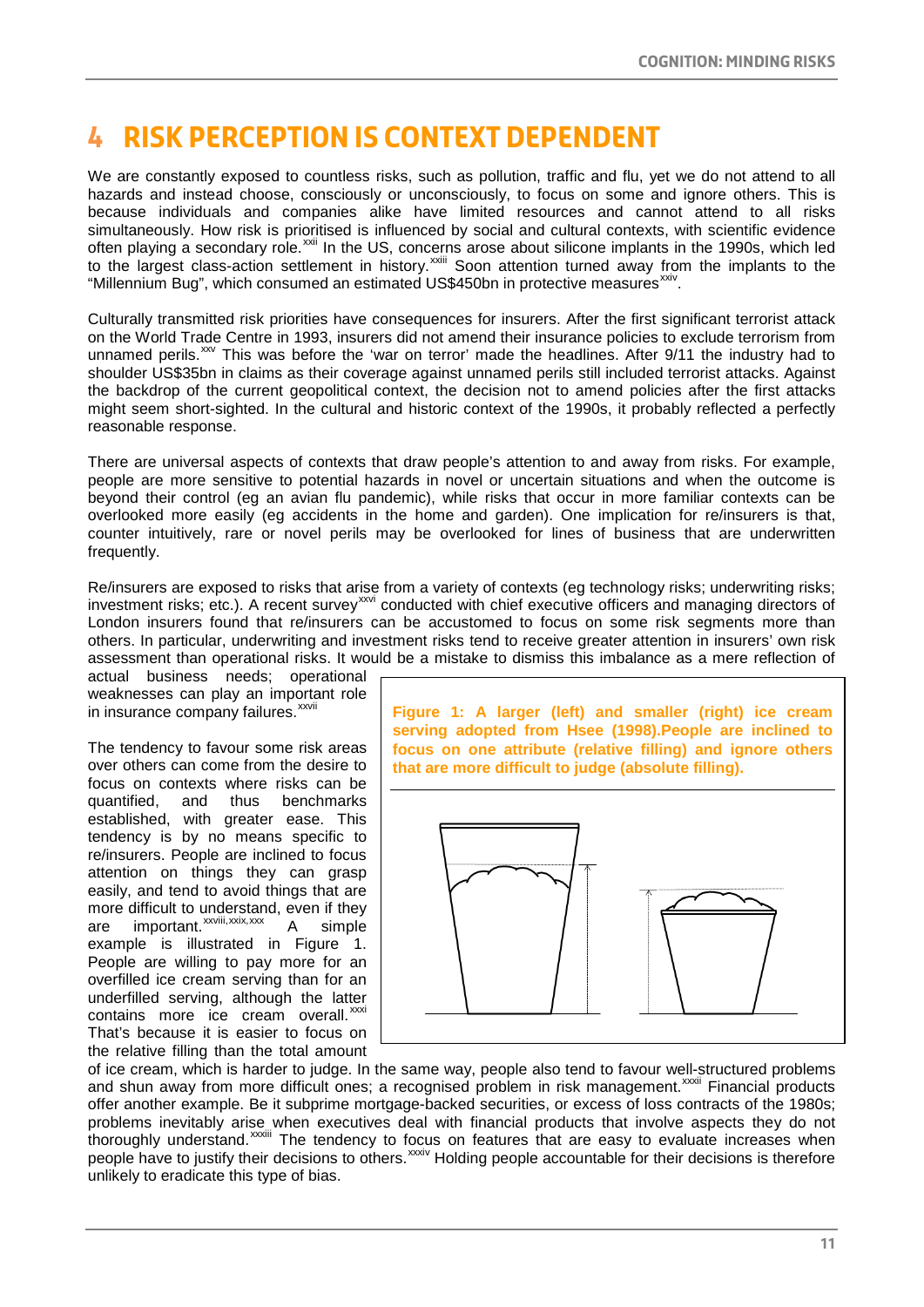The context can bring concepts to mind that influence the way people deal with risks. For example, in laboratory experiments conducted with students merely thinking about the words "enterprising", "daring" or "adventurous" made people more likely to take riskier bets, buy a car without a guarantee, or endorse riskier management st[ra](#page-27-14)tegies. [xxxv](#page-27-13) Subsequent research<sup>xxxvi</sup> produced similar results with investment advisors in large commercial banks and accountants in Certified Public Accountant (CPA) firms. Investors were asked to read a story about someone taking a gamble and winning money in a casino. Reading this story made them take more risks  $in$  subsequent  $-$  unrelated investment decisions. What is more, the financial experts were more biased than a group of students who performed the same tasks. Subtle hints that bold moves pay off can thus spur people's risk appetite; perhaps even more so with



experienced market players than others. This provides both a challenge and an opportunity for re/insurers as the way risks and returns are communicated in the market likely affects underwriting outcomes.

Goals explain why people may be willing to take risks to achieve a larger return. Goals can shift the standard of what constitutes a good outcome. When the bar is raised, anything that falls short of the target is unsatisfactory and can be perceived as a 'loss'. This ex[p](#page-27-15)lains why people can be willing to forgo smaller gains in the pursuit of a larger, albeit riskier, outcome.<sup>xxxvií</sup> Indeed, research [ha](#page-27-16)s shown that ambitious goals make people more prone to take risks; more so than the goal to do well.<sup>xxxviii</sup> Markets that nourish ambition and offer (short-term) rewards for risky behaviour are bound to trigger greater risk taking among market players. This conclusion may be unsurprising, but our analysis suggests that managing risks needs to go beyond setting company objectives to managing the goals and ambitions of individual market actors.

Goals not only affect how people appraise gains or losses, but also their belief about the likelihood of positive and negative outcomes. Generally speakin[g,](#page-27-17) people overestimate the likelihood of positive outcomes and underestimate that of negative outcomes.<sup>xxxix</sup> These optimistic biases are particularly strong when people predict the outcome of their own actions<sup>[xl](#page-27-18)</sup> or when they believe they are in charge. <sup>[xli](#page-27-19)</sup>

The face to face nature of interactions in the London Market can also affect the identification and appraisal of risks. One example is the subscription market where brokers make presentations to the underwriters on the market floor. Initial submissions guide the underwriters' interpretation of what the offer entails and the risk involved. To illustrate with an example from the legal context: in one study researchers asked professional judges to evaluate a case of sexual harassment.<sup>xlif</sup> The prosecution requested either short (two months) or long (34 months) sentences. The judges' sentencing decisions differed by a staggering ten months (18 months and 28 months, respectively) depending on whether they had received a low or a high request. The discrepancy arose because the prosecution's request gave judges clues about the crime and guided their sentencing decisions. In the same vein, brokers' presentations are likely to play a role in guiding underwriters' risks appraisals.

The market offers ample opportunity to turn to others for guidance. This is not in itself a bad thing and can make decision-making more efficient, as seeking other people's opinion takes less time and effort than gathering and analysing information individually. Seeking guidance from, and relying on the perceptions of a few 'experts' or aligning views with commonly held beliefs can, however, also increase the chance that some risks are overlooked. Time pressure and information overload can increase this tendency.

<span id="page-12-0"></span>Research conducted by Solomon Asch<sup>xliii</sup> provides a powerful demonstration of how much influence the social context can really have. Asch asked [p](#page-27-21)articipants sitting in small groups to compare the length of lines.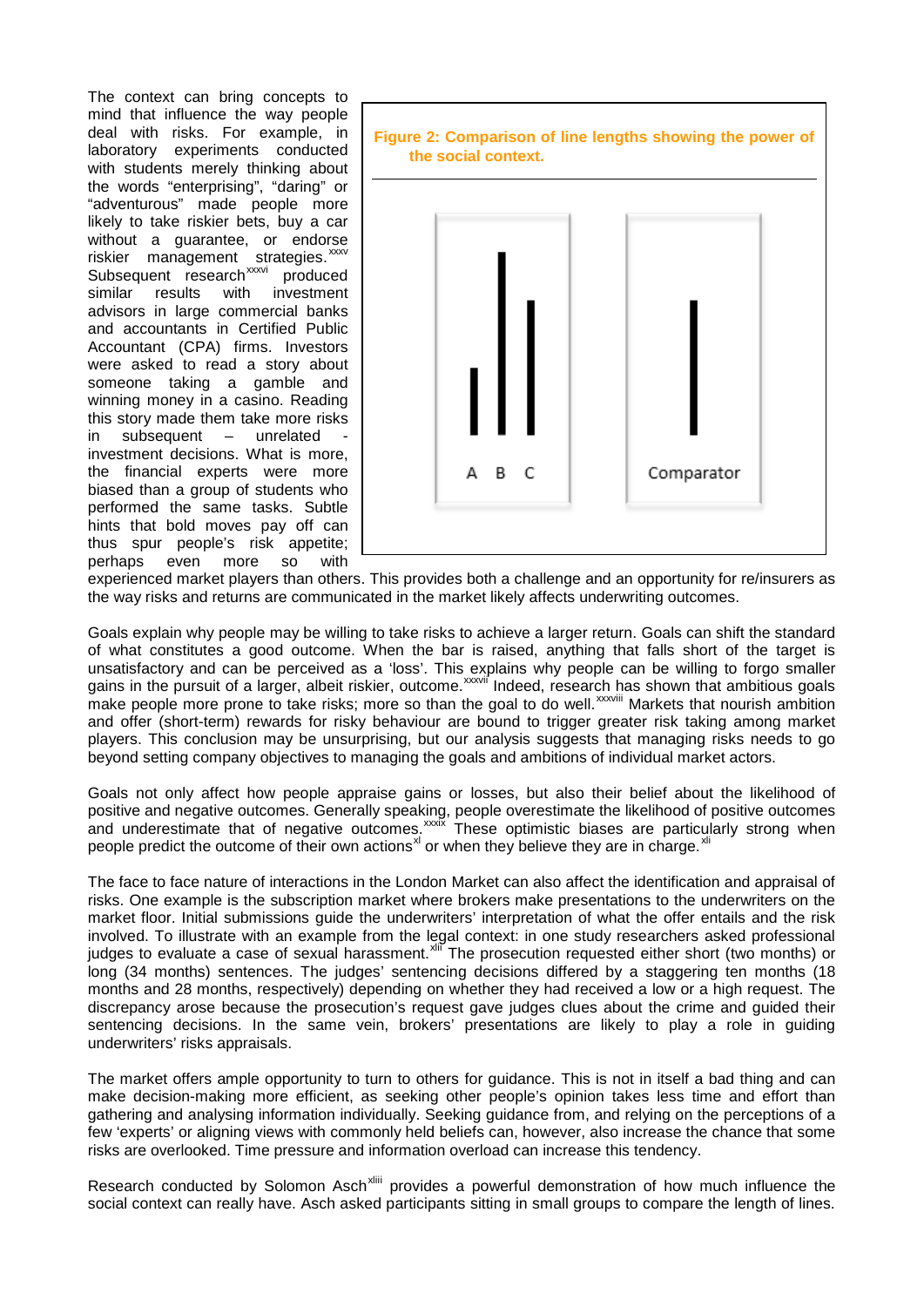In particular, the participants had to indicate which one of several lines was of equal length to a reference line (see Figure 2).The answer was obvious: one line was clearly the same, and the other lines were clearly different. However, to the surprise of one person - the only person in the room who was not an actor playing the role of a participant – everyone else endorsed an incorrect answer, opting for one of the dissimilar lines. Faced with the pressure of the group, the vast majority of participants also chose the incorrect answer. Later research showed that people are especially inclined to follow the opinion of people they share a relationship with.<sup>[xliv](#page-27-22)</sup>

The power of the social context is particularly strong when people's actions are public, when decision makers are under time pressure, and when there is uncertainty or ambiguity surrounding the decisions. Underwriting risks meet all these criteria. For example, the practice of signing a slip could exacerbate the tendency to follow other people's lead, especially when the lead underwriter is more senior and/or someone particularly trusted.<sup>[xlv](#page-27-23)</sup> The lines signed by colleagues can also guide underwriters as to the likely risks involved. In more extreme cases, underwriters could even be inclined to ignore evidence that goes against the decisions of their fellow colleagues. In some cases this so called 'herding' behaviour could draw attention away from potential risks.

Financial markets are also social structures and good relationships and trust have intrinsic value. When judging risks individuals may be reluctant to question the judgment of colleagues. XIVI In some contexts this trade-off can be beneficial, in other contexts it may backfire. On 23 March 1994 an airp[la](#page-27-25)ne captain gave his<br>con the permission to sit at the controls of a Bussian International Airline A310.304 <sup>xlvii</sup> The shild turned t son the permission to sit at the controls of a Russian International Airline A310-304.<sup>xivir</sup> The child turned the control wheel during autopilot mode, which set off a chain of events and eventually led to the crash of the airplane killing all 75 passengers on board. The attending co-pilot trusted the captain's judgment that nothing would happen as a result. When dealing with risks underwriters need to weigh up the pros and cons of relying on someone else's judgment.

We have highlighted ways through which being part of a group can amplify risks. It is important to emphasise that there are many benefits of being in a group too. Group members monitor one another and can intervene when individuals breach norms or engage in behaviours that go against the groups' identity or core values.<sup>xlviii</sup>,xlix The London Market provides an important platform for this kind of system of checks and  $\alpha$  The London Market provides an important platform for this kind of system of checks and balances; a unique advantage of the close interactions afforded by the environment.<sup>[4](#page-12-0)</sup> For example, if a lead underwriter accepts a risk which others view as bad, they may choose not to follow and therefore the risk is less likely to get underwritten. There are also formal procedures to monitor underwriting at most insurers, such as internal and external reviews, or Lloyd's performance management function within the Lloyd's market.

#### **TIPS: Below we highlight some questions that re/insurers can ask to make risk perceptions less dependent on the context.**

| <b>Decision context</b>                | Would you take the same decisions in the presence of other people? What about a<br>different context? How does your workplace impact the decisions you make? Does it<br>affect your risk attitudes? What about your colleagues?                                                                                                                      |
|----------------------------------------|------------------------------------------------------------------------------------------------------------------------------------------------------------------------------------------------------------------------------------------------------------------------------------------------------------------------------------------------------|
| <b>Prioritising easy</b><br>attributes | Are risk assessments too focused on attributes that can be assessed easily? What<br>about attributes that are more difficult to judge? Could you or your colleagues be<br>overlooking something important? Do you assess risks in the contexts of smaller or<br>larger risks? How relevant are those comparisons?                                    |
| Sampling                               | What motivates you to analyse a problem from a particular angle (eg impact on<br>environment; economic impact)? Are your estimates based on a subset of<br>information? Does the selection bias the outcome, and if so in which direction?                                                                                                           |
| Goals                                  | People with differing goals or interests can come to different conclusions based on<br>the same piece of evidence. Do your colleagues' goals differ from yours? How does<br>this affect your underwriting? What goals do people in different roles or functions in<br>your organisation have? What information are they likely to focus on? Is there |

1

<sup>&</sup>lt;sup>4</sup> See Paula Jarzabkowski, Michael Smets, and Paul Spee's report "Trading risk: The value of relationships, models and face-to-face interaction in a global reinsurance market" (2010), for an analysis of the Lloyd's and Bermuda subscription markets with an emphasis on the comparison between face-to-face interactions and electronic trading.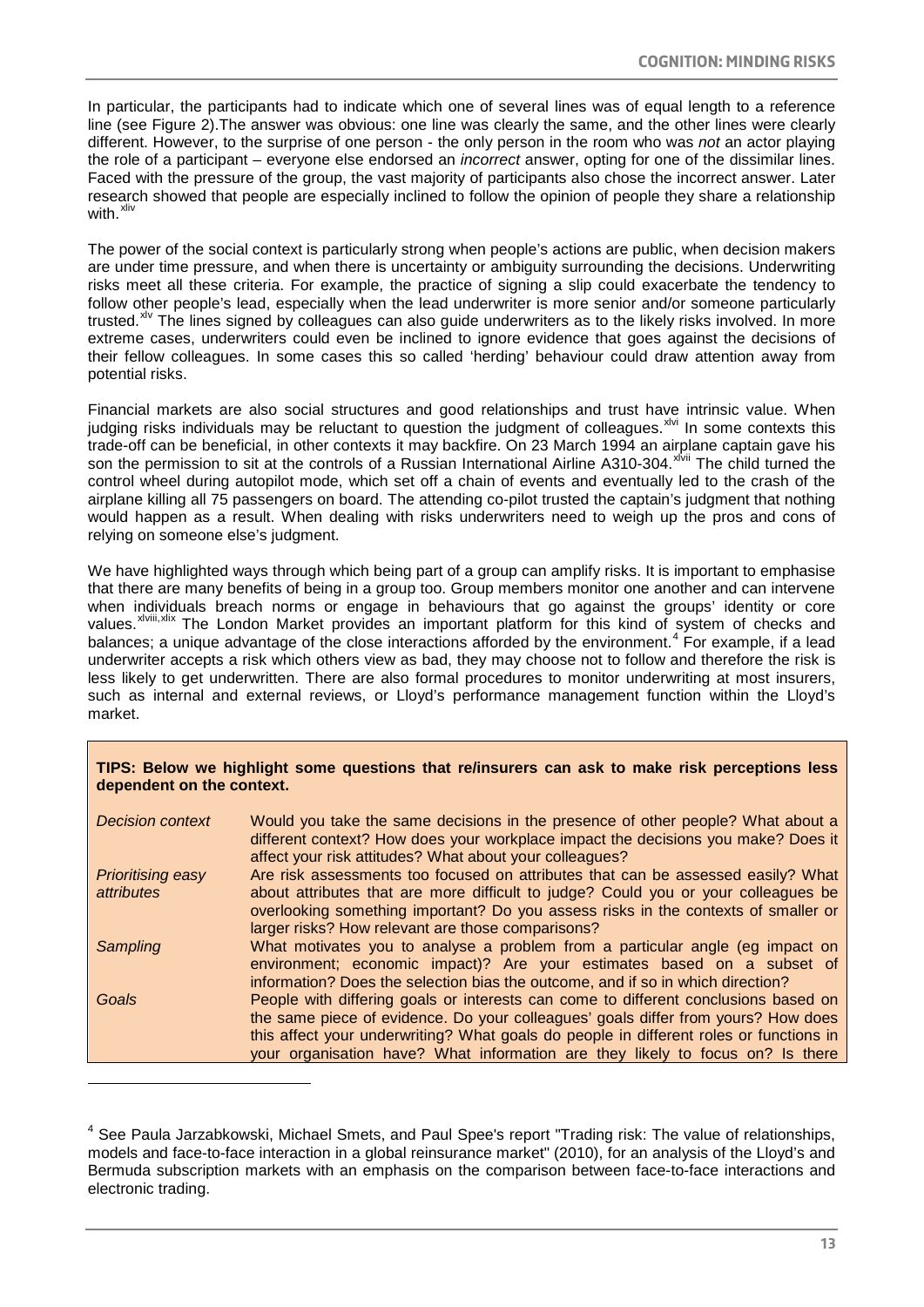<span id="page-14-0"></span>

|                           | something they might be missing out?                                                  |
|---------------------------|---------------------------------------------------------------------------------------|
| <b>Shifting standards</b> | Ambitious goals can make people take risks. How realistic are the goals your firm is  |
|                           | setting? Do you think unrealistic goals make people more willing to take risks and be |
|                           | less selective in their underwriting practices?                                       |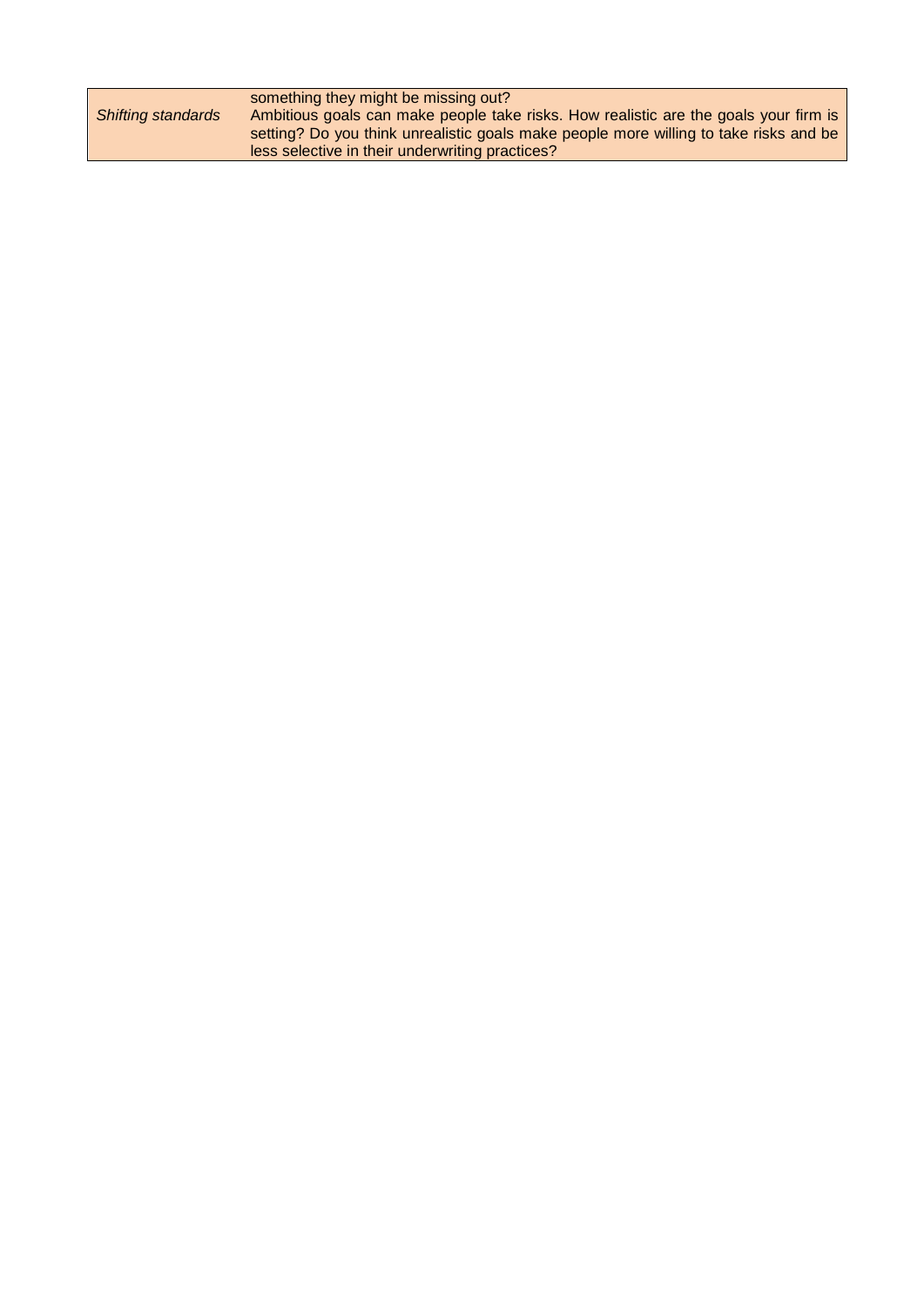### **5 The effects of power**

1

Consider rolling a dice. If you can predict the outcome you get £10, otherwise you get nothing. Would you rather roll the dice yourself or have someone else roll the dice for you? People in power are more inclined to roll the dice themselves. In fact, when researchers gave people this choice, those in power always chose to ro[l](#page-27-28)l the dice (100%), but participants in a comparison group did not (69%). This discrepancy arises from the fact that power increases people's perceptions of control, even beyond one's reach. After all, in a game of chance one cannot control the outcome.

Power refers to the capacity to alter another person's condition or state of mind by providing or withholding resources or administering punishment. Power is more than organisational rank and is integral to every social interaction. Power can derive from the level of seniority as more junior staff members are often expected to follow the instructions of senior employees. More generally, the less individuals are constrained in their decisions the greater their power. People in power tend to have high status and are more likely to enjoy respect and admiration in organisations, although this need not always be the case.

Power can turn the focus away from potential losses. Power holders feel less vulnerable and are more inc[li](#page-27-29)ned to take risks, provided that doing so allows them to gain something of value.<sup>II</sup> For example, in the energy industry the number of CEO stock options correlates with the extent to which oil and gas companies engage in risky projects.<sup>ii</sup> CEO compensation also tends to be higher in firms that take more risks, as indicated by greater stock return volatility.<sup>[iii</sup> In the re/insurance context, research has shown that there is more variation in the stock prices of larger insurance companies than with smaller companies, which could be interpreted as a sign for greater risk taking, allowing for other factors that could influence stock prices.<sup>[liv](#page-27-32)</sup>

The greater risk appetite of powerful individuals can stem from a tendency to focus more on rewards and successes, while people who are lacking power are often more cautious and attentive to threats and potential obstacles.<sup>1</sup> Power tends to increase optimism although this is probably a consequence, not a cause, of a diminished sensitivity to risks. Figure 3 provides an illustration of how power affects people's judgments of losses. When asked to estimate the number of fatalities across a range of hazards, people who felt powerful gave considerably lower estimates on average than people who felt powerless. Other research has shown that people in power are more inclined to set overly ambitious goals, w which as discussed earlier can exacerbate risk taking.

Power can also reduce the inclination to take multiple perspectives into account and can render decision processes more one-sided. For example, studies of US Supreme Court decisions have shown that powerful justices engage in less complex reasoning processes than less powerful justices, who tend to weigh up the pros and cons of various options more.<sup>Ivii</sup> Po[w](#page-27-36)er can also increase people's preference for information that is consistent with their positions and views. <sup>Iviii</sup> This tendency can hamper risk identification considering that other people are often reluctant to argue against the decisions of power holders. Biased decision-making of leaders, and blind followership have been linked to well-known disasters such as the Bay of Pigs invasion. Ix,5

<sup>&</sup>lt;sup>5</sup> The Bay of Pigs invasion was a disastrous attempt to invade Cuba and overthrow Castro planned by J F Kennedy and his advisors. There were numerous failures in the planning such as the invasion force landing in inappropriate terrain and the overestimation of the support amongst Islanders for the invasion.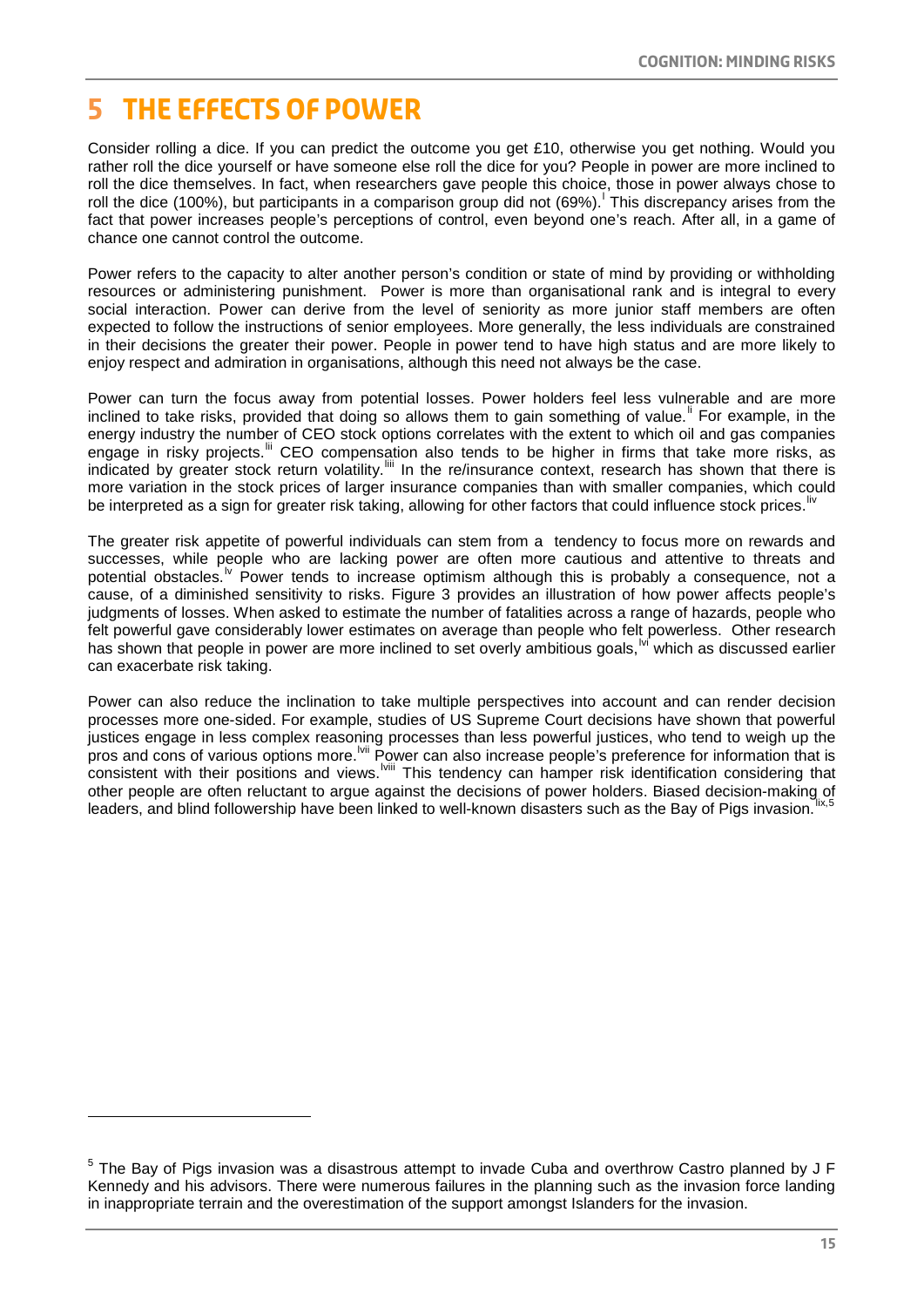**Figure 3: Estimated number of fatalities across 17 potential causes of death (eg tornados, lung cancer, airplane accident). Participants made the estimates after having experienced high or low power. From Anderson and Galinsky (2006).** 



In the underwriting context more junior underwriters may follow the lead and may be less likely to question the assumptions that underlie a certain underwriting decision if a senior underwriter is the first to sign the slip. More junior underwriters may also be reluctant to engage in actions that deviate notably from others as doing so attracts attention and exposes them to the risk of embarrassment if something goes wrong. Underwriters may also feel under pressure to accept the requests of brokers who control access to ceding insurers. Depending on the lines of business involved, this can place brokers in a powerful position.

It is important to note that power does not always increase myopia and risk-taking. If the situation calls for prudence and perhaps even risk-aversion, then one would not expect power holders to exhibit much risk appetite. Examples of such situations in the re/insurance context could be hard markets following a catastrophe or large market loss, or firms running low on capital reserves. New capital requirements are also likely to turn the focus to benchmarks such as solvency at risk, at least in the short run. Lastly, research has shown that power holders are also reluctant to take risks when they are aware that doing so risks them losing their privileges. $\frac{1}{2}$ 

Earlier we have argued that managing risks requires firms to consider the goals and ambitions of individual market actors. The above analysis suggests that this need is strongest for key decision markers within the insurance value chain. This conclusion echoes the earlier analysis of insurance company failures, which has highlighted the importance of management practices as a determinant of insurers' success and failure.<sup>xxvii</sup>

| linked to power. | TIPS: The following questions can help re/insurers raise awareness of potential biases that are                                                                                                                                                                                                                                                     |
|------------------|-----------------------------------------------------------------------------------------------------------------------------------------------------------------------------------------------------------------------------------------------------------------------------------------------------------------------------------------------------|
| Confidence       | Power increases the sense that one can control things, even random events. This<br>goes hand in hand with a stronger belief that things will turn out in one's favour.<br>Have you come across a situation like that? Does over-confidence have a<br>negative impact on the risk-management in your firm? Can subordinates voice<br>their opinions? |
| Conformity       | Do you experience a pressure to conform? What about your colleagues, do you<br>expect them to go along? Do you think the others have different risk-attitudes<br>than yourself? Would your colleagues say the same? Are there ways to improve<br>current practices?                                                                                 |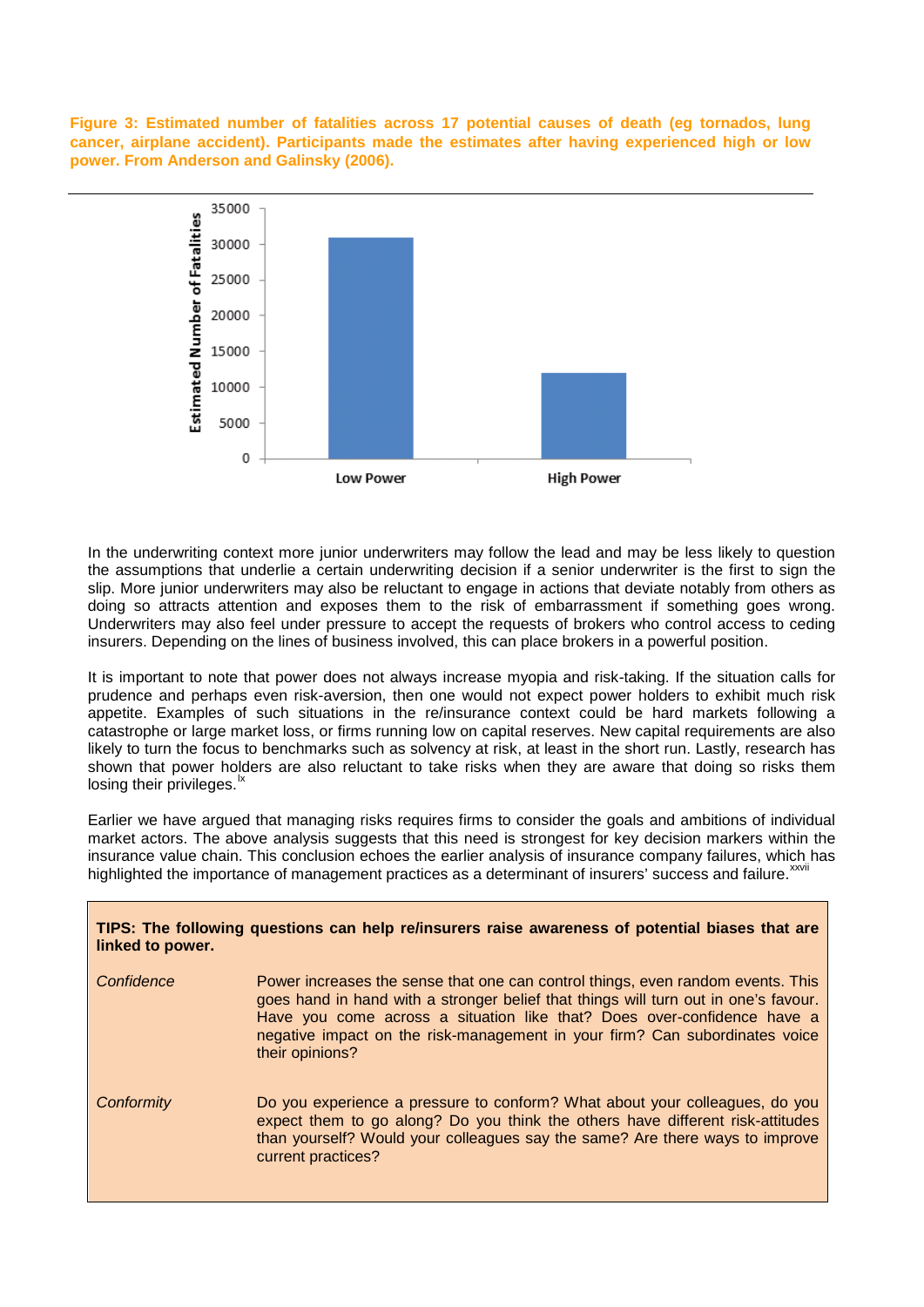### **6 Putting risks into perspective**

Adopting the right perspective can turn the focus on or away from risks. In this section we examine three aspects that are of relevance to risk professionals.

Planners often adopt what the Nobel Prize winner Daniel Kahneman termed an 'inside' perspective. Ixi He observed that planners tend to focus on the specifics of a problem or event, and do not consider the distribution of similar events that have taken place in the past. Because things rarely turn out how we would want them to be, people are motivated to see the future as being distinct from the past, or 'unique'. Yet, generally speaking, the best predictor for the future is the past. Failure to adopt an "outside" perspective that takes into account similar past events can lead to overconfidence and augment errors in forecasts.

People adopt an 'inside' perspective when they have stakes in a particular scenario and this affects their estimates of success or failure as potential pitfalls can be trivialised or ignored (eg what are the chances that the deep sea oil drilling platform will be operational in X amount of time?). In the absence of vested interests, people are more inclined to adopt an 'outside perspective'. Because this implies attending to frequencies and distributional information (eg how many similar oil drilling platforms have been constructed in X amount of time?), risk estimates often become more conservative.

While planners have an interest in the smooth delivery of their projects, re/insurers have an interest in the ability of risk models to make predictions about future events that are sufficiently accurate to guide their business decisions. To the extent that modelling risks is considered too much in isolation (an 'inside' view), without an appreciation of the ability of models to predict insured events in the past (an 'outside' view), re/insurers can fall prey to Kahneman's fallacy describe above. Re/insurers should therefore consider the past performanc[e](#page-27-40) of risk models to make a realistic assessment of their ability to predict the future (i.e. their  $modelling$  risk). $b$ 

Although considering events in too much isolation can lead to biased judgments, re/insurers also need to stay alert to key differences between similar lines of business. For example deep sea oil drilling in the Gulf of Mexico may pose a unique set of challenges when compared to deep sea oil drilling off the coast of India. Underwriting risks requires a high level of technical expertise and an appreciation of both key similarities and differences between programmes.

<span id="page-17-0"></span>Time perspective is another crucial aspect. Because people are oriented towards the here and now, a longterm perspective can benefit the identification of more distant risks. Temporal discounting describes a phenomenon whereby outcomes decrease in value as they move into the more distant future, and increase in value as they move closer in time. <sup>kiv</sup> Compare a 5% saving in operational costs in the next fiscal period s[i](#page-27-43)gnificant concentration of insured value in areas that are highly exposed to natural disasters.<sup>Ixvii</sup> against a 5% saving that will materialise in ten years' time. The fact that closer events or outcomes receive greater weight than distant ones can be problematic if benefits and costs are associated with different delays. The temporal presence of more immediate gains can reduce foresight and draw attention away from long-term risks.<sup>I'v</sup> Natural hazards provide a good example.<sup>Ixvi</sup> As developers prioritise immediate gains, the potential for losses grows larger. For example, the popularity of coastal areas in the US has led to a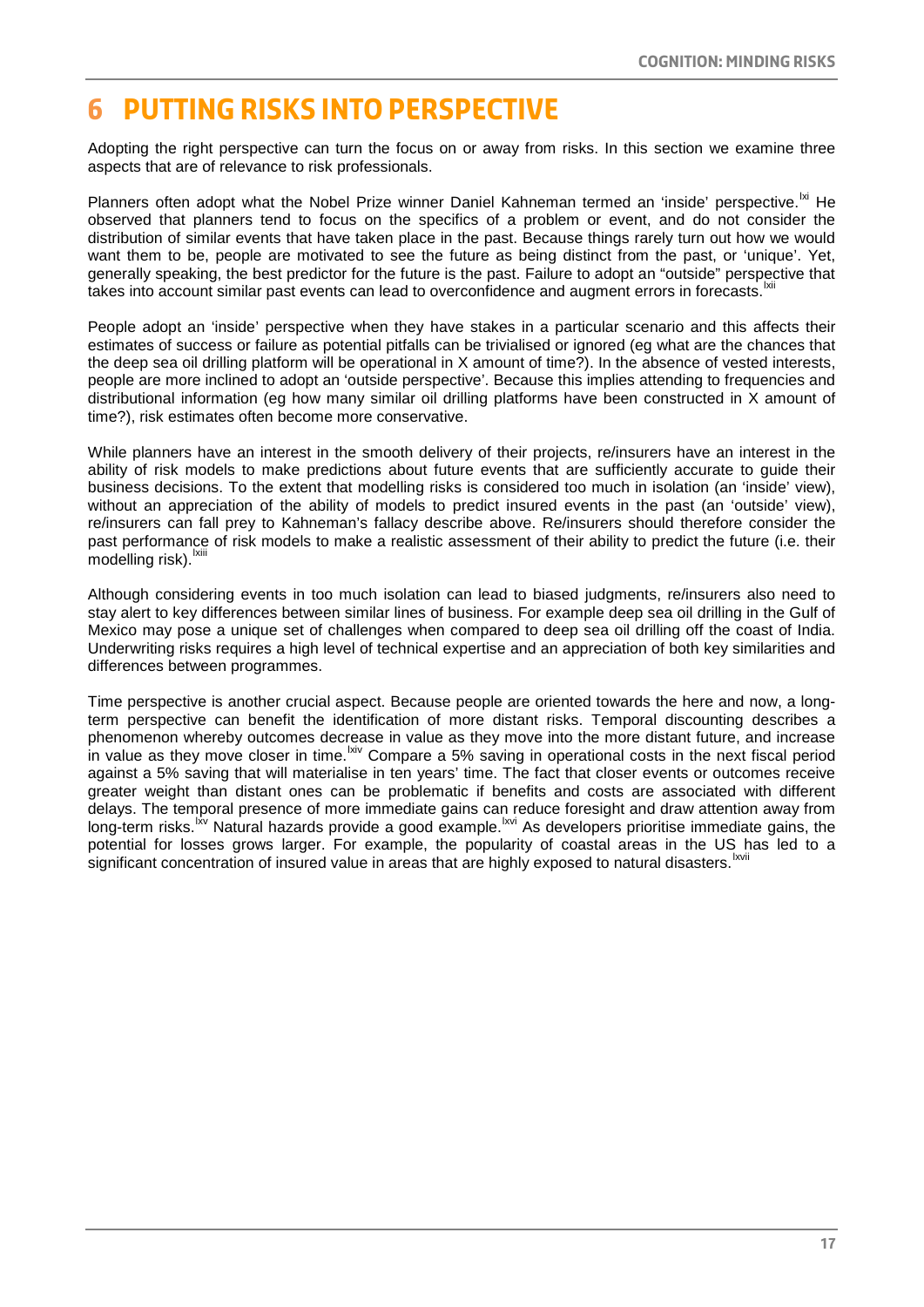Time is a crucial factor if one wants to determine t[h](#page-27-44)e consequences of an event. And yet re/insurers often tend to ignore time in their risk assessments.<sup>Ixviii</sup> A striking example of the importance of time in risk assessments is the introduction of Superfund. Superfund is the common name for the Comprehensive Environmental Response, Compensation, and Liability Act (CERCLA) passed by US Congress in 1980 in response to the threat of [hazardous waste](http://en.wikipedia.org/wiki/Hazardous_waste) sites. Superfund exposed insurance companies retrospectively to billions in environmental and asbestos losses. Some estimates of the costs of cleaning up hazardous waste sites exceed US\$1 trillion. The Superfund programme assigned potentially responsible parties retroactive, strict, and joint and several liability. Kix Insurers continue to be exposed to environmental and asbestos liabilities, often through older policies purchased before 1986. UK insurers are also affected by asbestos-related claims, many of which are linked to mesothelioma<sup>[6](#page-17-0)</sup>. According to recent estimates, the UK insurance industry is facing £11bn losses related to asbestos in the period 2009 to 2050.<sup>1xx</sup>

**Figure 4: A figure consisting of global (R) and local elements (As). Perception shifts between the two planes. From a distance the global element is more salient; in proximity the local elements lie at the focus of attention.**



1

<sup>&</sup>lt;sup>6</sup>Mesothelioma is a cancer that affects the tissue that lines lungs, stomach, heart and other organs. Many people who develop the cancer have been exposed to asbestos particles. It can take several decades between exposure and the development of the disease.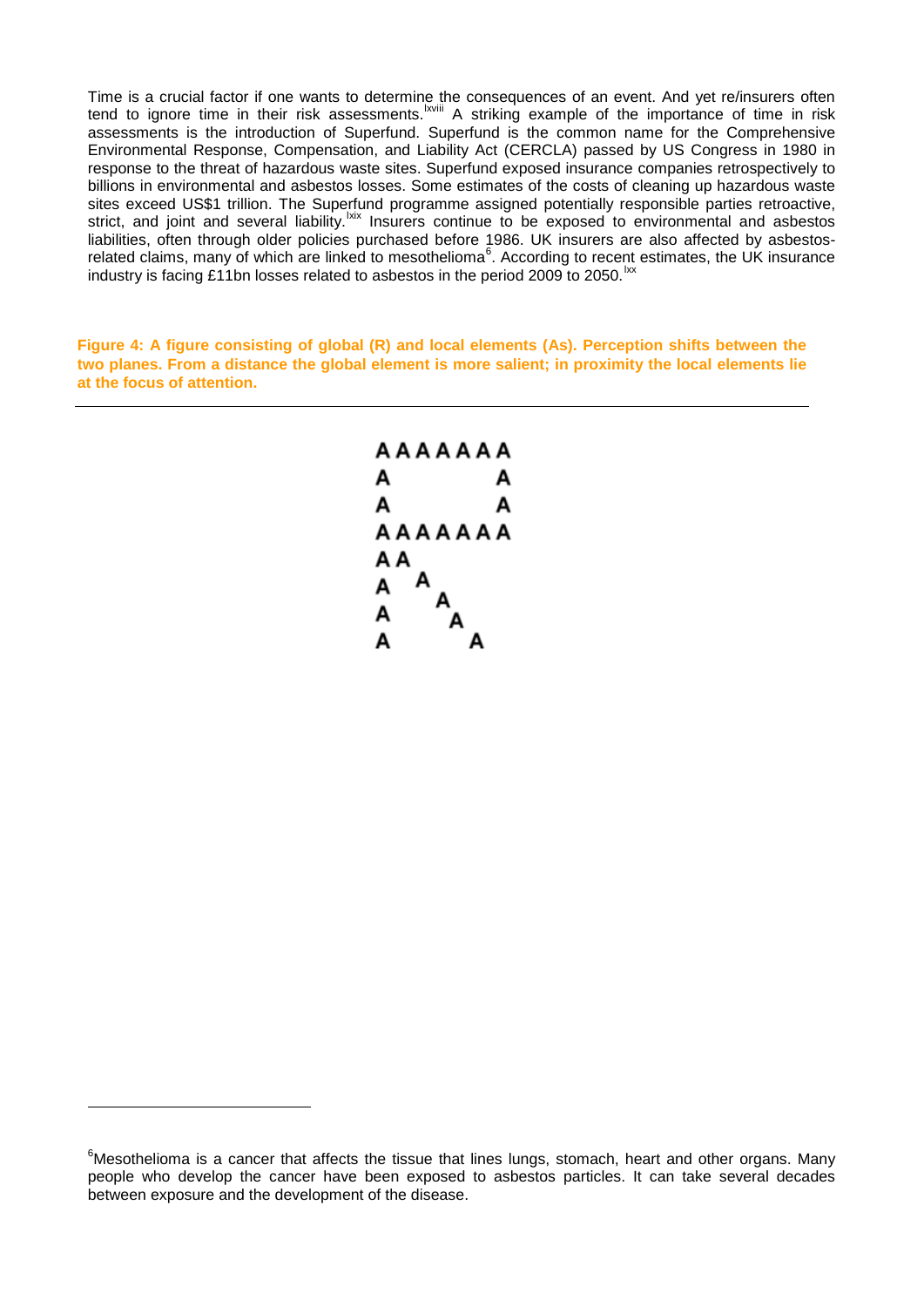Time is not the only critical element when considering risks. Events or objects can also be thought of in terms of concrete or abstract attributes. An abstract mental image is focused on global, overarching themes and looks at the "big picture". <sup>Ixxi</sup> For example, a flood in London could be thought of abstractly as a "natural disaster". Concrete mental images on the other hand focus on local details and incidental features. Thinking concretely implies segmenting events or objects into many, smaller categories. Therefore, a concrete representation of a flood in London could entail, for example, the flash flooding of the London Underground; Whitehall, Houses of Parliament and City Hall under water, etc.

Distance increases people's focus on abstract features. Conversely, proximity increases people's focus on concretefeatures.<sup>Ixxii</sup> Distance can arise from a temporal dimension (now vs. then), from space (near vs. far), abstractly.<sup>Ixxiii</sup>People are often more confident about events or activities in the distance, but as the events were once desirable are no longer appealing when they are [v](#page-27-49)iewed from a closer perspective.<sup>Ixxiv</sup> Risk agency (me vs. them), or from realism (real vs. hypothetical). The implication is that distant events or objects are normally perceived in more abstract terms than more proximate events or objects. If you live in London, for example, compare a flood in Papua New Guinea with a Thames flood in London. A disaster closer to home elicits much more concrete mental images. This has implications for risk perception because concrete scenarios highlight potential hazards or obstacles that may not be evident when an event is thought of more move closer they come to realise the potential drawbacks or obstacles. Sometimes events or activities that prevention is a good example. Future investments to prevent losses from potential hazards are often considered worthwhile and desirable, but once the time has come to undertake the investments, the efforts seem too vast and the expenditures too great.<sup>[lxxv](#page-27-50)</sup>

Concrete perils are much more visceral and attention-grabbing than abstract ones. Table 1 shows the results of studies that asked people how much money they would be willing to pay for different types of insurance coverage. <sup>Ixxvi, Ixxvii</sup> As can be seen, people were willing to pay more for concrete, mutually exclusive perils, than for more abstract, all-encompassing ones. In fact, the combined prices for policies covering

<span id="page-19-0"></span>

| <b>Policy Cover</b>                          | Amount Willing to Pay for Policy |
|----------------------------------------------|----------------------------------|
| Hospitalization                              |                                  |
| Any disease                                  | \$89.10                          |
| Any accident                                 | \$69.55                          |
| Any reason                                   | \$41.53                          |
| Flight insurance                             |                                  |
| Any act of terrorism                         | \$14.12                          |
| Any non-terrorism related mechanical failure | \$10.31                          |
| Any reason                                   | \$12.03                          |

**Table 1: Willingness to pay for abstract and concrete causes of losses. Based on Eisner and Strotz (1961), and Johnson, Hershey, Meszaros, and Kunreuther (1993)**

specific, mutual exclusive losses were much higher than the prices for policies that covered any loss. The studies looked at health and travel insurances. Insurers are of course much more knowledgeable in those domains where policies can be priced firmly on the basis of historic data. Other programmes, especially those that involve rare or novel risks, do not lend themselves to the same approach. It is in these contexts where abstract perceptions carry the risk that some specific perils are overlooked.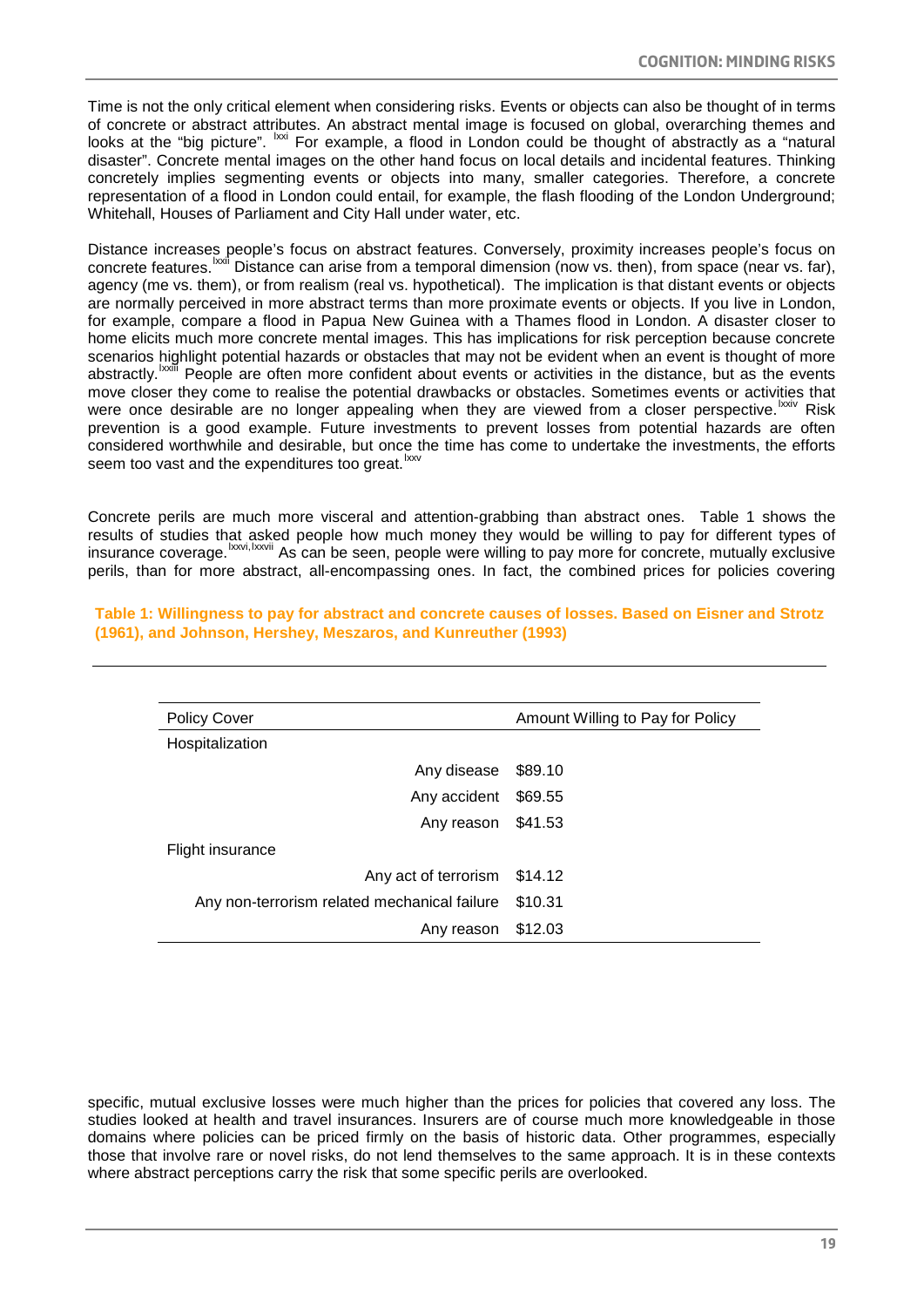#### **TIPS: The following questions can help underwriters to put risks into perspective.**

| Inside perspective                | Do people overestimate the uniqueness of current projects or events? Can you think<br>of processes that would benefit from bearing in mind how similar activities turned out<br>in the past?                                                                                                                                       |
|-----------------------------------|------------------------------------------------------------------------------------------------------------------------------------------------------------------------------------------------------------------------------------------------------------------------------------------------------------------------------------|
| <b>Discounting</b>                | People can expose themselves to risks because immediate gains carry greater<br>weight than distant losses. Does that also apply to the risks you are underwriting?<br>Are your models based on the assumption that people weigh near and distant losses<br>equally? Do your risk management strategies emphasise short term gains? |
| Abstract and<br>concrete thinking | Risks that elicit concrete mental images seem more paramount than risks that are<br>more diffuse and abstract. Can you break down diffuse risks into smaller categories<br>(e.g. distinct classes of events)? Ask 'how' questions about future events.                                                                             |

#### **Box 3: The role of the organisation**

Severalyears ago sociologists coined the term high reliability organisations to describe organisations that operate in fields where failure can have dramatic consequences, and yet losses are extremely rare. Ixxvi literature include aircraft carriers or traffic control systems. High reliability organisations are characterised lxxxi lxxxii and enables low ranking individuals to step in and take charge. [F](#page-27-56)or example, crew members on a nuclear Resilience is a more contemporary buzz word that describes a related concept. Examples studied in the bycollective mindfulness, which describes a heightened sense of vigilance and focused awareness. **KXX** Mindfulness reduces overconfidence, fosters greater risk awareness, and reduces risk appetite. , Resilience also derives from a culture that emphasises analytical thinking and discourages simple interpretations. Such a "*licence to think*" goes along with an organisational attitude that embraces *diversity*<br>and enables low ranking individuals to step in and *take charge*. For example, crew members on a nuclear powered aircraft carrier's deck can prevent aircrafts from departing or landing without a superior being able to overrule their decision. At the same time, there are also several layers of redundancy to buffer against personnel failures in these systems. <sup>Ixxxiii</sup>

Organisations can shape processes and work environments in ways to maximise risk awareness. For example, thinking outside the box can be fostered by exposing employees to different cultures and work environments.<sup>lxxxiv</sup> Reliance on routines can be thwarted by giving people time to make decisions; and feedback about the impact of different courses of action can encourage a consideration of multiple alternatives. Finally, organisations can promote the following principles, amongst others, to assist staff engaged in key risk decisions:

> Challenge assumptions

- > Consult others with divergent views
- > Adopt different viewpoint to change the frame of the decision
- > Elicit and compare people's understanding of an issue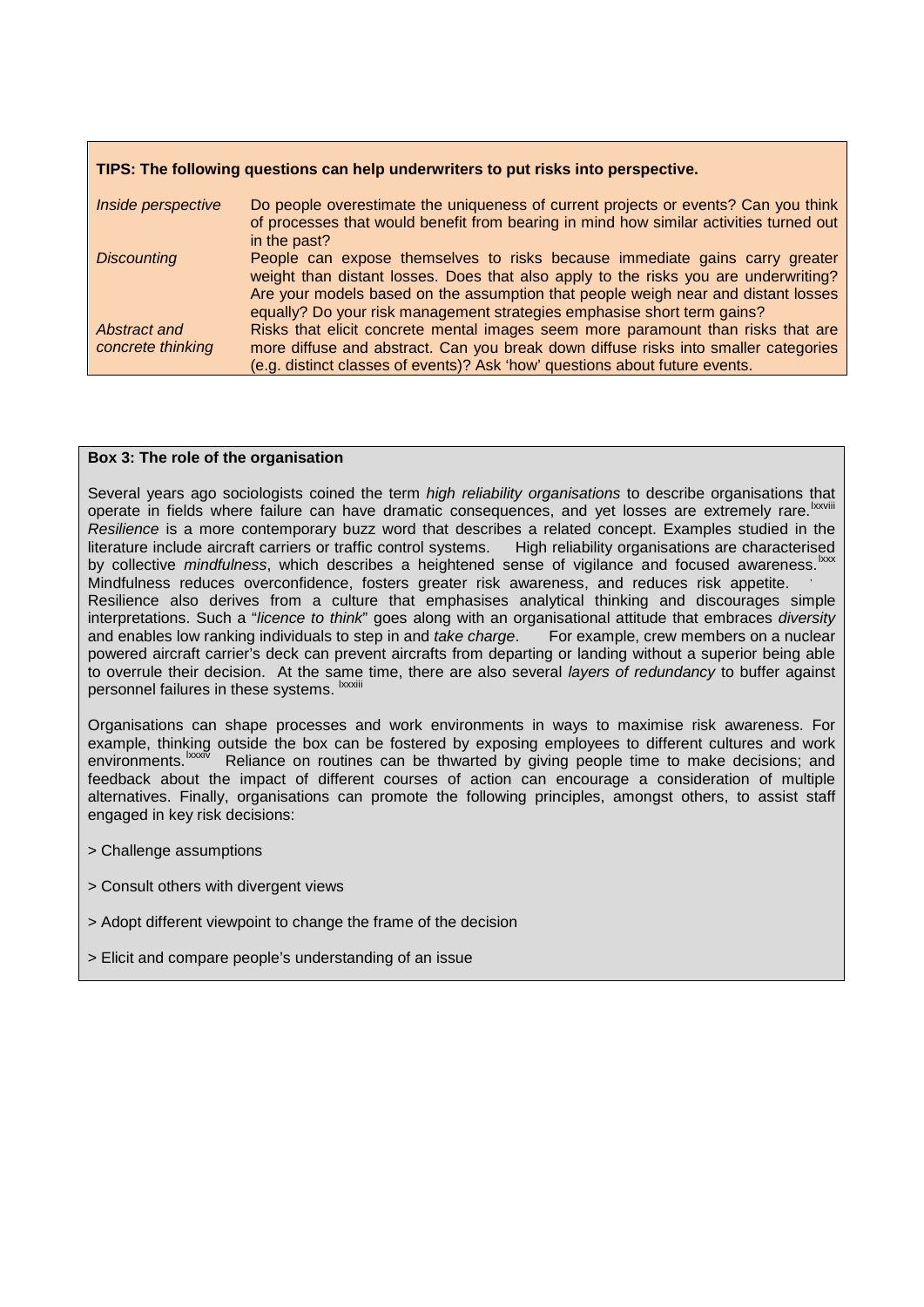# **7 Challenges and concluding recommendations**

One challenge is that signs of hazards are sometimes hard to interpret. In 1983, a new Russian satellite system detected a missile attack and triggered an alarm. A judgment call by a military commander prevented an escalation. In reality, no attack [ha](#page-27-58)d been launched. The sophisticated warning system was triggered by a reflection of light from a satellite.<sup>lxxxv</sup>

Unlike the Russian commander, re/insurers can tackle a looming risk with an 'expect the worst' attitude. This will make it less likely that a hazard slips through, but it will also increase the rate of false alarms. On the other hand re/insurers can be reluctant to accept more tentative evidence for a hazard, knowing that the premium will be very high or unaffordable, or because regulations restrict the information that can be considered when pricing policies. In some cases, exploring risk characteristics could be deemed impossible or impractical due to the cost, time, or effort involved. Finally, underwriters may simply not want to come across as 'paranoid'. All these concerns would reduce the number of false alarms, but also increase the likelihood that some risks are overlooked. The important point to remember when interpreting signs of potential hazards is that both risk-avoidant and risk-seeking attitudes are prone to error and lead to an increase in false alarms or misses (see Table 2). Neither attitude helps discern threats where the evidence is uncertain. Uncertainty can be reduced by gathering more or better evidence, or by finding ways to make better use of information that is already at hand.

#### **Table 2: Possible outcomes in the classification of potential hazards**

|                             |                       | <b>Decision</b>          |                       |
|-----------------------------|-----------------------|--------------------------|-----------------------|
|                             |                       | <b>Hazards Absent</b>    | <b>Hazard Present</b> |
| <b>True State of Nature</b> | Hazard Absent         | <b>Correct Rejection</b> | False Alarm (Error I) |
| (unknown)                   | <b>Hazard Present</b> | Miss (Error II)          | Hit                   |

A second challenge for re/insurers is the pace and magnitude of new developments in business and society. The commercial use of the internet only began in the 1990s; it now provides a medium for threats and attacks on an unprecedented scale. With the increasing pace of technological development it is conceivable that the developments we will see in the next twenty years will be similar to the developments we have seen in the past one hundred years. <sup>Ixiii</sup> There is a need to scan new or emerging risks on a regular basis. This is a challenge because re/insurers do not have unlimited resources. One way to address this problem is by focusing on risk horizons that are of strategic relevance to organisations. Table 3 illustrates how strategic priorities and the pace of new developments can be combined into a matrix that specifies different timescales for scanning risks. It is important to note that strategic priorities are not static and can shift over time, which means they also require on-going re-assessment.

<span id="page-21-0"></span>Acknowledging that biases exist and may affect business outcomes is a third and final challenge. When dealing with risks, in particular those linked to rare or novel events, people have to face uncertainty. Because uncertainty is unsettling, people tend to rationalise their decisions. For example, underwriters can point to risk models or analysts to justify their business decisions. Rationalising provides a sense of security, but it also carries the risk that potential biases are downplayed or ignored. People prefer to believe that their decisions are sound and objective, and if biases occur they affect others but not themselves. Yet wherever human judgments occur, there is room for selection (focusing more on some aspects than others) and subjectivity (bringing information in line with one's beliefs).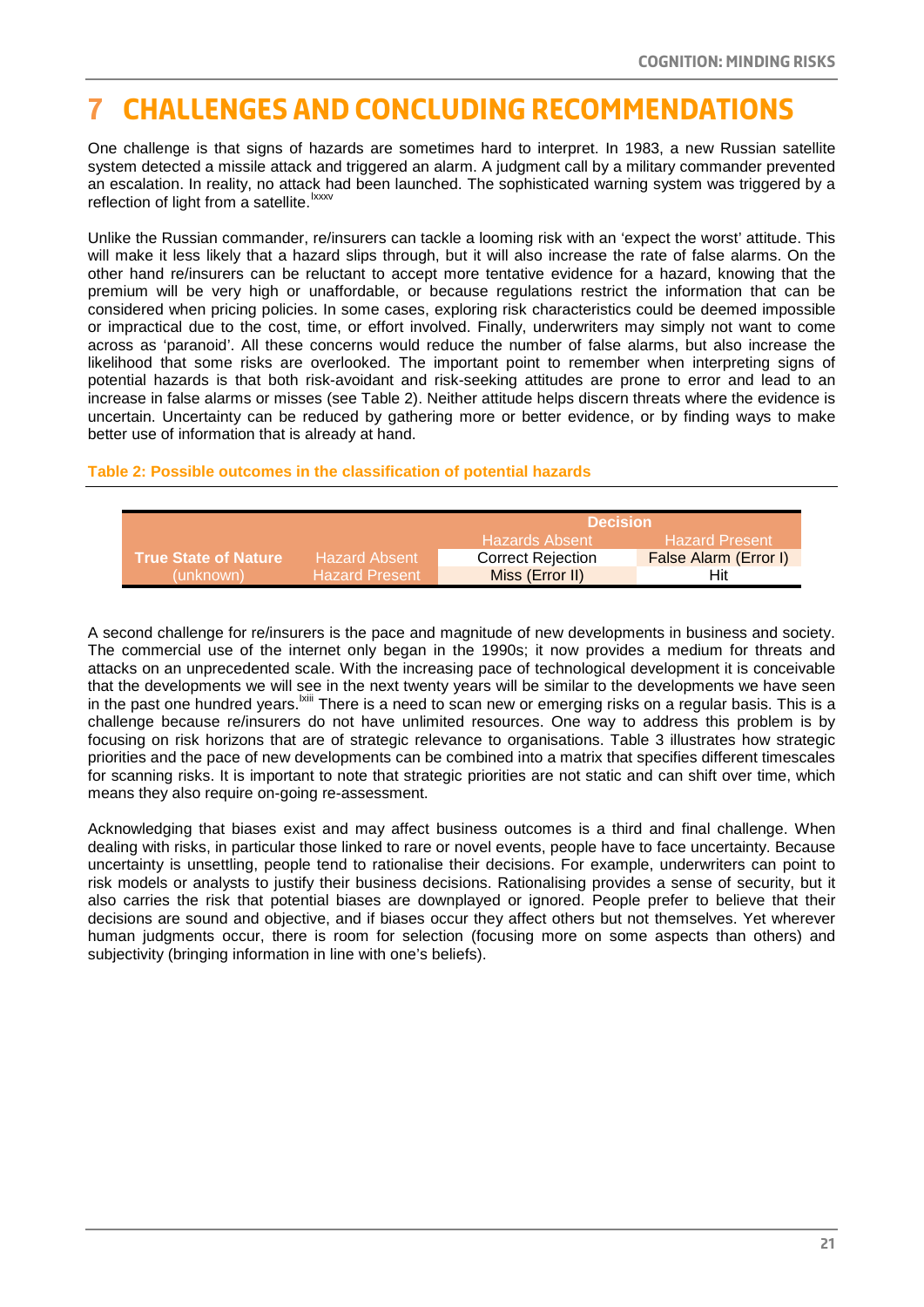#### **Table 3: Timescales for reviews of new and emerging risks**



Acknowledging behavioural risks is also the first step towards using behavioural principles to create added value. The following recommendations highlight how re/insurers, who are accustomed to working with experts at the forefront of technology and engineering, can embrace behavioural principles:

- **Encourage discussions between behavioural scientists and the industry**. This report provides a starting point for communication between the industry and the scientific community. Further dialogue through organisations such as the Lighthill Risk Network<sup>[7](#page-21-0)</sup> should be encouraged.
- **Support research initiatives**. Scientists require the support of industry to apply their knowledge and expertise to situations that are most relevant for organisations. There is a need for more behavioural research in work settings.
- **Involve the social sciences and humanities**. Risk analysis can benefit from the expertise accumulated in the social sciences and humanities. For example, an understanding of social amplification requires an understanding of social, cultural and historical settings.
- **Encourage divergent thinking**. Organisations often create pressure to conform. Insurers can develop platforms and environments where divergent thinking is actively encouraged. For example exposing employees to different roles or environments can promote different viewpoints and remove preconceptions.
- **Acknowledge the limitations of risk identification**. Re/insurers are dealing with complex issues where it is impossible to identify all unknown unknowns. However, by developing robust and comprehensive processes and procedures that take into account human factors, these uncertainties could be managed more effectively.
- **Reward behaviour that contributes to better risk identification**. Organisational reward structures may encourage short-term thinking. Loss ratios may not be a good measure to assess performance

1

<span id="page-22-0"></span> $7$  A network formed by Aon Benfield, Catlin, Guy Carpenter and Lloyd's designed to foster relationships between academia and the insurance industry and ensure future research relevant to the insurance industry.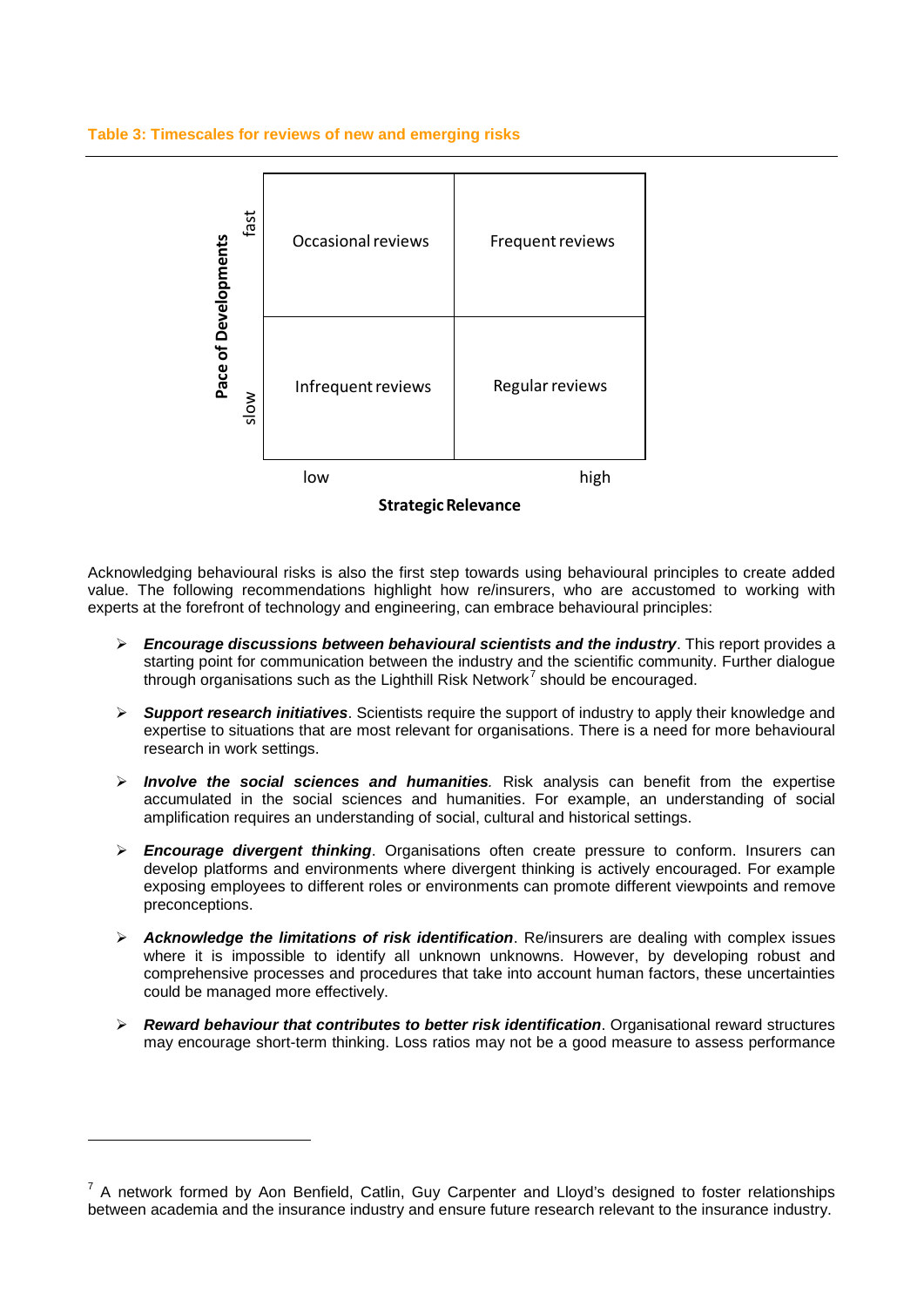in the context of new or emerging risks, or risks that are infrequent. Reward structures provide a means of aligning the goals of employees with company objectives.<sup>[8](#page-22-0)</sup>

Insurance allows companies to take risks and can therefore be seen as a vehicle for innovation and growth. It enables individuals and institutions to overcome uncertainties and expand into unknown and new territories. At the same time, trends, such as the rapid expansion of technology and engineering or environmental changes, mean that risk management is becoming increasingly complex. Managing new and emerging risks therefore requires an integrated holistic approach and, as this report has shown, behavioural factors are an important part of that.

<span id="page-23-0"></span>1

<sup>&</sup>lt;sup>8</sup> 'Rewards' not only include financial incentives, but also other assets that can signal competence and status within an organisation.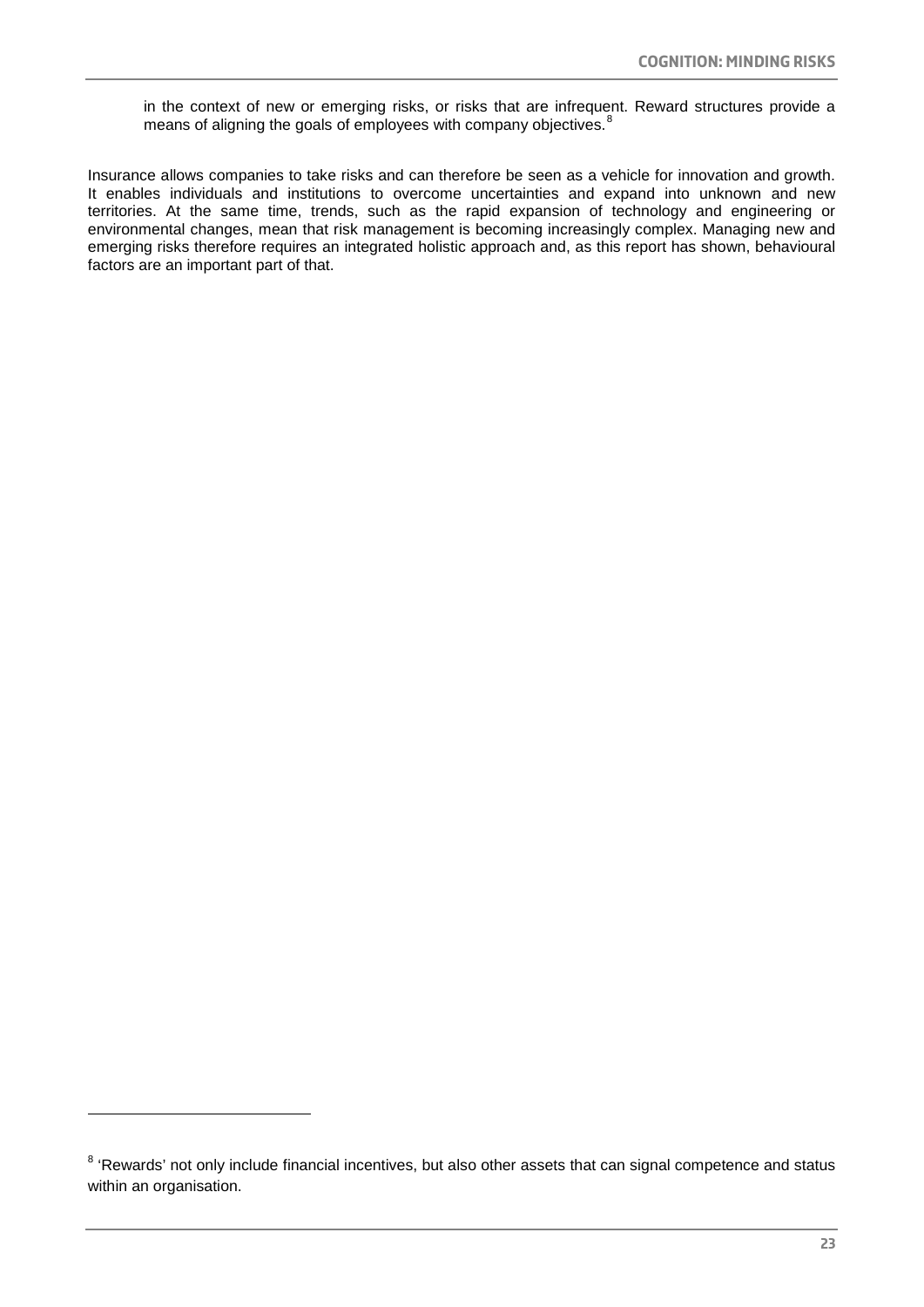# **8 References**

-

<span id="page-24-0"></span>i Financial Crisis Inquiry Commission. The financial crisis inquiry report [document on the internet]. Stanford Law School; Jan 2011 [cited 2011 Nov 25]. Available from: [http://fcic-static.law.stanford.edu/cdn\\_media/fcic](http://fcic-static.law.stanford.edu/cdn_media/fcic-reports/fcic_final_report_full.pdf)[reports/fcic\\_final\\_report\\_full.pdf](http://fcic-static.law.stanford.edu/cdn_media/fcic-reports/fcic_final_report_full.pdf)

<span id="page-24-1"></span>"Simons DJ, Chabris CF. Gorillas in our midst: sustained inattentional blindness for dynamic events. Perception.1999; 28:1059-1074.doi:10.1068/p2952

<span id="page-24-2"></span>"Franklin J, Sisson SA, Burgman MA, Martin JK. Evaluating extreme risks in invasion ecology: learning from banking compliance. Diversity Distrib.2008; 14:581-591.doi: 10.1111/j.1472-4642.2008.00478.x

ivSwinburne G. Report on road safety in Kensington High Street [document on the internet]. No date [cited 2011 Nov 25]. Available from: [http://acocksgreenfocusgroup.org.uk/wp-content/uploads/2009/06/Ken-High-](http://acocksgreenfocusgroup.org.uk/wp-content/uploads/2009/06/Ken-High-Street-Stats2.pdf)[Street-Stats2.pdf](http://acocksgreenfocusgroup.org.uk/wp-content/uploads/2009/06/Ken-High-Street-Stats2.pdf)

v Property Casualty Insurers Association of America. PCI White Paper[document on the internet].The Hurricane Katrina Experience – A property casualty insurance perspective: five years later. 2010 [cited 2012 July 01]. Accessed from: [http://www.pciaa.net/legtrack/web/naiipublications.nsf/lookupwebcontent/5ddd0c25b4a42d158625777c004b](http://www.pciaa.net/legtrack/web/naiipublications.nsf/lookupwebcontent/5ddd0c25b4a42d158625777c004b922/$file/whitepaper_katrina_final.pdf) [922/\\$file/whitepaper\\_katrina\\_final.pdf](http://www.pciaa.net/legtrack/web/naiipublications.nsf/lookupwebcontent/5ddd0c25b4a42d158625777c004b922/$file/whitepaper_katrina_final.pdf)

viSlovic P, Fischhoff B, Lichtenstein S. Rating the risks. In: Slovic P, editor. The perception of risk. London: Routledge; 2000; p. 104-120.

<span id="page-24-3"></span>viiDu S, Keil M, Mathiassen L, Shen Y, Tiwana A. Attention-shaping tools, expertise, and perceived control in IT project risk assessment. Decis Support Syst. 2007; 43:269-283.doi: 10.1016/j.dss.2006.10.002

vill Schwartzman JA. The game of 'pass the risk': Then and now. Insight.Milliman Inc. Risk Management [Internet]. 2008 [cited 2012 July 01]. Accessed from: [www.soa.org/library/essays/rm-essay-2008](http://www.soa.org/library/essays/rm-essay-2008-schwartzman.pdf) chwartzman.pdf

<sup>Ix</sup>Hertwig R, Barron G, Weber EU, Erev I. Decisions from experience and the effect of rare events in risky choice. Psychol Sci. 2004; 15:534-539.doi: 10.1111/j.0956-7976.2004.00715.x

<sup>x</sup>Department for Business Innovation & Skills.The Insolvency Service.Table 1, Company liquidations England & Wales [Internet]. 2011 [cited 2011 Nov 29]. Accessed from: <http://www.insolvencydirect.bis.gov.uk/otherinformation/statistics/201111/table1.pdf>

<sup>xi</sup>Nunn P. Catastrophic Risk Management: Addressing the challenge of non-modelled perils. Asia Insurance Review [serial on the internet]. 2012 May; [cited 2012 July 01];78-79. Available from: [www.asiainsurancereview.com](http://www.asiainsurancereview.com/)

xii AFAANZ.Extrapolation bias and investors' expectations.AFAANZ conference. [Internet] 2009, February [cited 2011 Nov 20]. Available from: [http://www.afaanz.org/openconf/2009/modules/request.php?module=oc\\_program&action=view.php&id=218](http://www.afaanz.org/openconf/2009/modules/request.php?module=oc_program&action=view.php&id=218)

xiii Slovic P, Fischhoff B, Lichtenstein S. Rating the risks. In: Slovic P, editor. The perception of risk. London: Routledge; 2000; p. 104-120.

xivKousky C, Cooke RM. Climate change and risk management: Challenges for insurance, adaptation, and loss estimation. Resource For the Future (RFF) Discussion Paper. [Internet] 2009, Februrary [cited 2012 Aug]. Available from[: http://www.rff.org/RFF/Documents/RFF-DP-09-03.pdf](http://www.rff.org/RFF/Documents/RFF-DP-09-03.pdf)

xvTaleb NN, Goldstein DC, Spitznagel MW. The six mistakes executives make in risk management. Havard Bus Rev; 2009.

xviShah H. A risk model paradigm shift. CEO Risk Forum [serial online]. 2012 [cited 2012 July]. July; 16-17. Available from [http://www.reactionsnet.com](http://www.reactionsnet.com/)

xviiPidgeon N, Fischhoff B. The role of social and decision sciences in communicating uncertain climate risks. Nat Clim Chang. 2011; 1:35-41.doi: 10.1038/NCLIMATE1080

xviiiGigerenzer G. Dread risk, September 11, and fatal traffic accidents.Psychol Sci. 2004; 15(4):286-287. doi: 10.1111/j.0956-7976.2004.00668.x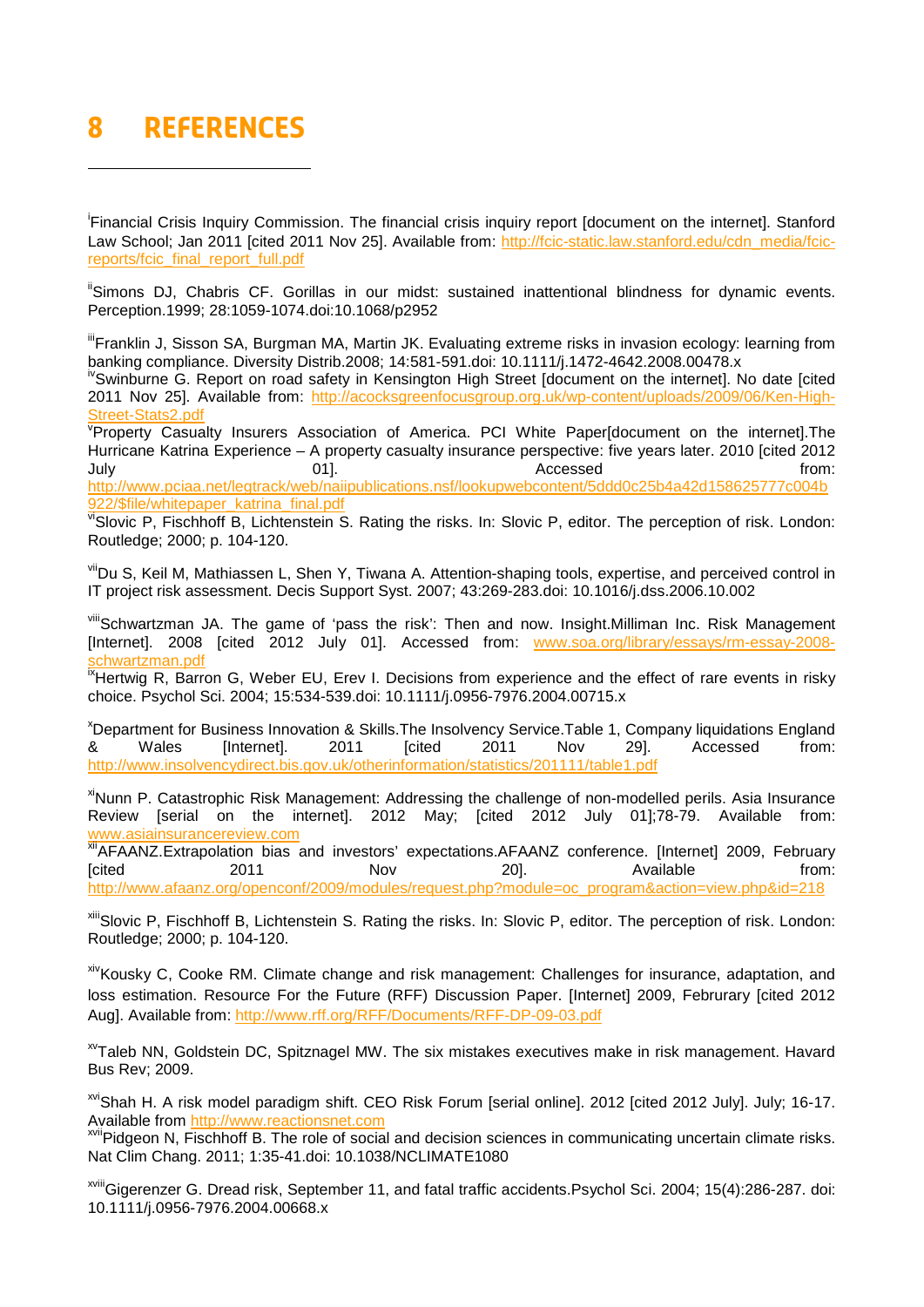xix Gigerenzer G. Out of the frying pan into the fire: Behavioral reactions to terrorist attacks. Risk Anal. 2006; 26(2):347-351. doi: 10.1111/j.1539-6924.2006.00753.x

-

<sup>xx</sup>Kasperson R, Renn O, Slovic P, Brown HS, Emel J, Goble R, Kasperson JX, Ratick S. The Social Amplification of Risk: A conceptual framework. Risk Anal. 1988; 8:177-187.doi: 10.1111/j.1539- 6924.1988.tb01168.x

<sup>xxi</sup>López-Rousseau A. Avoiding the death risk of avoiding a dread risk: The aftermath of March 11 in Spain. Psychol Sci. 2005; 16(6):426-428. doi: 10.1111/j.0956-7976.2005.01551.x

xxii<sub>14</sub>. Covello VT, Johnson BB. The social and cultural construction of risk: Issues, methods, and case studies. In: Johnson BB, Covello VT, editors. The social and cultural construction of risk: Essays on risk selection and perception. Dordrecht, Holland: Reidel Publishing; 1987; p.vii-xii.

<span id="page-25-0"></span>xxiiiGardner D. Risk: Why we fear the things we shouldn't and put ourselves in greater danger. Toronto: Emblem; 2009.

<span id="page-25-1"></span><sup>xxiv</sup>MacGregor, DG. Public response to Y2K: social amplification and risk adaptation: or, "how I learn to stop worrying and love Y2K". In: Pidgeon NF, Kasperson RE, ediors. The Social Amplification of Risk. Cambridge University Press; 2003; p. 243-261.

xxvKunreuther H, Pauly M. Insurance decision-making and market behavior. Found Trends Microecon. 2005; 1(2):63-127. doi: 10.1561/0700000002

<span id="page-25-2"></span>xxviRisk appetite: A market study. Grant Thornton [Internet]. 2012 [cited 2012 July]. June; 1-20. Available from: [http://www.grant-thornton.co.uk](http://www.grant-thornton.co.uk/)

<span id="page-25-3"></span>xxvii Ashby S, Sharma P, McDonnell W. Lessons about risk: Analysing the causal chain of insurance company failure. Journal of Insurance Research and Practice.2003; 18: 415.

xxviiiHsee CK. The evaluability hypothesis: An explanation for preference reversals between joint and separate evaluations of alternatives. Organ Behav Hum Decis Process.1996; 67:247–257.

<span id="page-25-5"></span><span id="page-25-4"></span>xxixHsee CK, Loewenstein GF, Blount S, Bazerman MH. Preference reversals between joint and separate evaluations of options: A review and theoretical analysis. Psychol Bull. 1999; 125(5):576-590. doi: 10.1037/0033-2909.125.5.576

<span id="page-25-6"></span>xxxBazerman MH, Moore DA, Tenbrunsel AE, Wade-Benzoni KA, Bount S. Explaining how preferences change across joint versus separate evaluations.J Econ Behav Organ.1999; 39:41-58.doi: 10.1016/S0167- 2681(99)00025-6

<span id="page-25-7"></span>xxxiHsee CK. Less is better: When low-value options are valued more highly than high-value options. J BehavDecisMak.1998; 11:107-121.doi: 10.1002/(SICI)1099-0771(199806)11:2<107::AID-BDM292>3.0.CO;2-Y

<span id="page-25-8"></span>xxxii Turner BA, Pidgeon NF. Man-made disasters.2<sup>nd</sup> ed. Oxford: Butterworth-Heinemann; 1997.

xxxiii Schwartzman JA. The game of 'pass the risk': Then and now. Insight.Milliman Inc. Risk Management [Internet]. 2008 [cited 2012 July 01]. Accessed from: [www.soa.org/library/essays/rm-essay-2008](http://www.soa.org/library/essays/rm-essay-2008-schwartzman.pdf) [schwartzman.pdf](http://www.soa.org/library/essays/rm-essay-2008-schwartzman.pdf)

xxxivCurley SP, Yates F, Abrams RA. Psychological sources of ambiguity avoidance. Organ Behav Hum Decis Process.1986; 38:230-256.doi: 10.1016/0749-5978(86)90018-X

xxxVErb HP, Bioy A, Hilton DJ. Choice preferences without inferences: Subconscious priming of risk attitudes. J Behav Dec Making. 2002; 15:251-261.doi: 10.1002/bdm.416

xxxvi Dalia G, Kliger, D. Priming the risk attitudes of professionals in financial decision making, Rev of Finance. 2008; 12:567-586.

xxxviiHeath C, Larrick RP, Wu G. Goals as reference points.Cogn Psychol. 1999; 38:79-109.doi: 10.1006/cogp.1998.0708

xxxviiiLarrick RP, Heath C, Wu G. Goal-induced risk taking in negotiation and decision making.SocCogn. 2009; 27(3):342-364. doi:10.1521/soco.2009.27.3.342

xxxixLench HC. Automatic optimism: The affective basis of judgments about the likelihood of future events. J ExpPsychol Gen. 2009; 138(2):187-200. doi: 10.1037/a0015380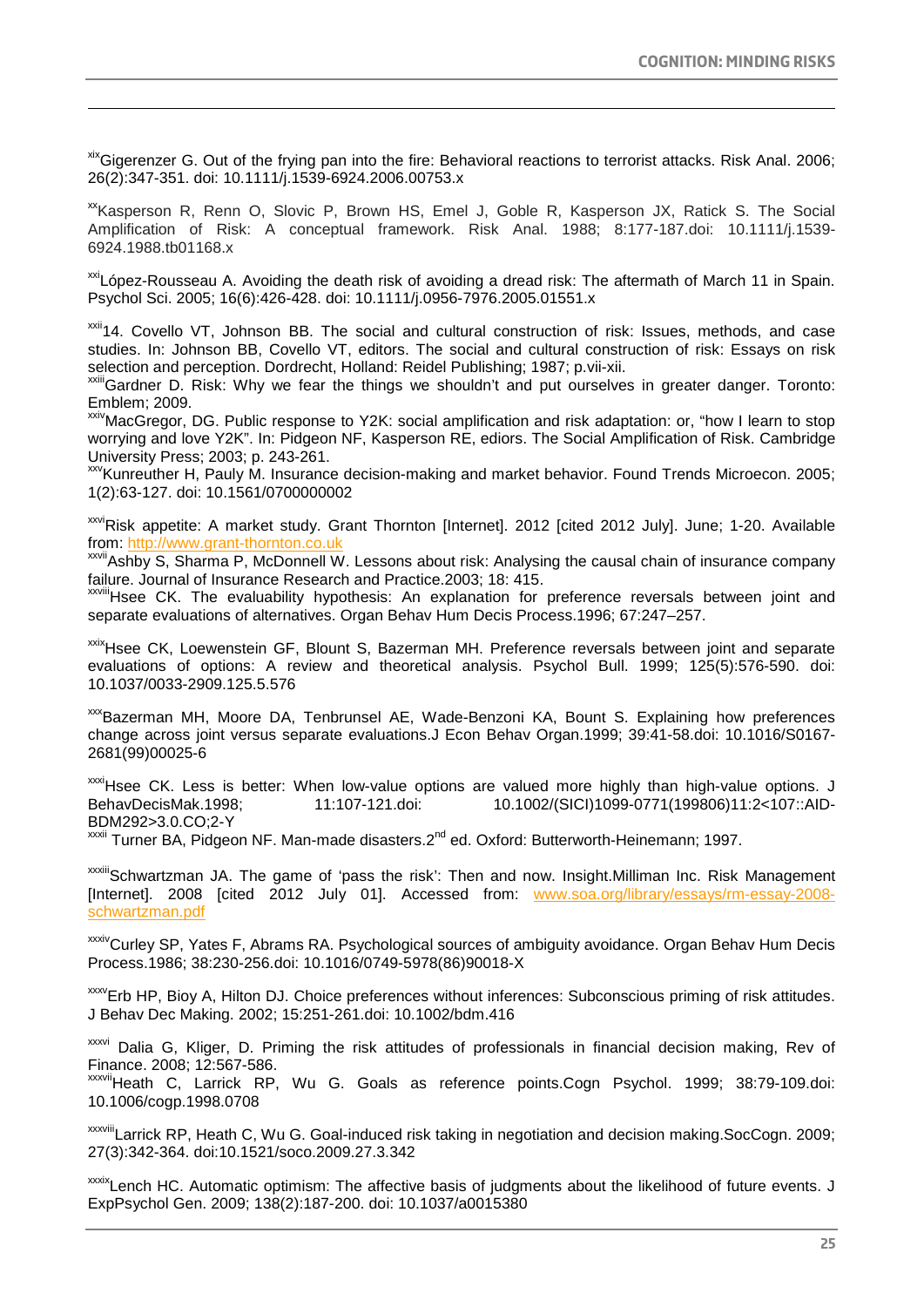<span id="page-26-6"></span><sup>x|</sup>Price PC, Pentecost HC, Voth RD. Perceived event frequency and the optimistic bias: Evidence for a twoprocess model of personal risk judgments. J ExpSoc Psychol. 2002; 38:242-252.doi: 10.1006/jesp.2001.1509

<span id="page-26-7"></span>xliDeJoy DM. The optimism bias and traffic accident risk perception.Accid Anal Prev. 1989; 21(4):333-340. doi:10.1016/0001-4575(89)90024-9

<span id="page-26-8"></span>xliiEnglich B, Mussweiler T. Sentencing under uncertainty: Anchoring effects in the courtroom. J ApplSoc Psychol. 2001; 31(7): 1535-1551. doi: 10.1111/j.1559-1816.2001.tb02687.x

xliiiAsch SE. Opinions and social pressure.Sci Am. 1955; 193:31-35.

-

xlivAbrams D, Wetherell M, Cochrane S, Hogg M, & Turner J. Knowing what to think by knowing who you are: self-categorization and the nature of norm formation, conformity and group polarization. Brit J Soc Psych. 1990; 29:97-119.doi: 10.1111/j.2044-8309.1990.tb00892.x

<sup>xiv</sup>Kunreuther H, Hogarth R, Meszaros J. Insurer ambiguity and market failure. J Risk Uncertain.1993; 7:71-87.doi: 10.1007/BF01065315

xlviZinn JO, Taylor-Gooby P. The challenge of (managing) new risks.In Taylor-Gooby P, Zinn JO, editors. Risk in Social Science. Oxford: University Press, 2006; p. 54-75.

xlviiAvian Safety Nework.Accident description [Internet]. c2004 [updated 2004 Aug 1; cited 2011 Nov 20]. Available from: http://aviation-safety.net/database/record.php?id=19940323-0

xlviiiFrings D, Hopthrow T, Abrams D, Guitierrez R, Hulbert L. Groupdrink: Group membership, alcohol intoxication and judgmental accuracy. Group Dyn. 2008; 12:179-190. doi:10.1037/1089-2699.12.3.179

xlixCharness G, Karni E, Levin D. Individual and group decision making under risk: An experimental study of Bayesian updating and violations of first-order stochastic dominance. J Risk Uncertain.2007; 35:129-148.doi: 10.1007/s11166-007-9020-y

l Fast NJ, Gruenfeld DH, Sivanathan N, Galinsky AD. Illusory control: A generative force behind power's farreaching effects. Psychol Sci. 2009; 20(4):502-208. doi: 10.1111/j.1467-9280.2009.02311.x

<sup>li</sup>Anderson C, Galinsky AD.Power, optimism, and risk-taking.Eur J Soc Psychol. 2006; 36(4):511-536. doi: 10.1002/ejsp.324

liiRajgopal S, Shevlin T. Empirical evidence on the relation between stock option compensation and risk taking. J Account Econ. 2002; 33:145-171.doi: 10.1016/S0165-4101(02)00042-3

liiiCyert RM, Kang S, Kumar P. Corporate governance, takeovers, and top management compensation: Theory and evidence. Manage Sci. 2002; 48:453-469.

<span id="page-26-0"></span>livEling M, Marek SD. Internal and external drivers for risk taking in UK and German insurance markets. International Journal of Banking, Accounting and Finance 2012; 4:48-76. doi: 10.1504/IJBAAF.2012.045513

<span id="page-26-1"></span><sup>lv</sup>Keltner D, Gruenfeld DH, Anderson C. Power, approach, and inhibition.Psychol Rev. 2003; 110(2):265-284. doi: 10.1037/0033-295X.110.2.265

<sup>Ivi</sup>Weick M, Guinote A. How long will it take? Power biases time predictions. J ExpSoc Psychol. 2010; 46(4):595-604. doi:10.1016/j.jesp.2010.03.005

<span id="page-26-2"></span>lviiGruenfeld DH. Status, ideology, and integrative complexity on the U.S. Surpreme Court: Rethinking the politics of political decision making. J PersSoc Psychol. 1995; 68(1):5-20. doi: 10.1037/0022-3514.68.1.5

<span id="page-26-4"></span><span id="page-26-3"></span>lviii Fischer J, Fischer P, Englich B, Aydin N, Frey D. Empower my decisions: The effects of power gestures on confirmatory information processing. J ExpSoc Psychol. 2011; 47(6):1146-1154. doi:10.1016/j.jesp.2011.06.008

<span id="page-26-5"></span>lixVandenbroucke LS. Anatomy of a failure: The decision to land at the bay of bigs. PolitSci Quart. 1984; 99(3):471-491.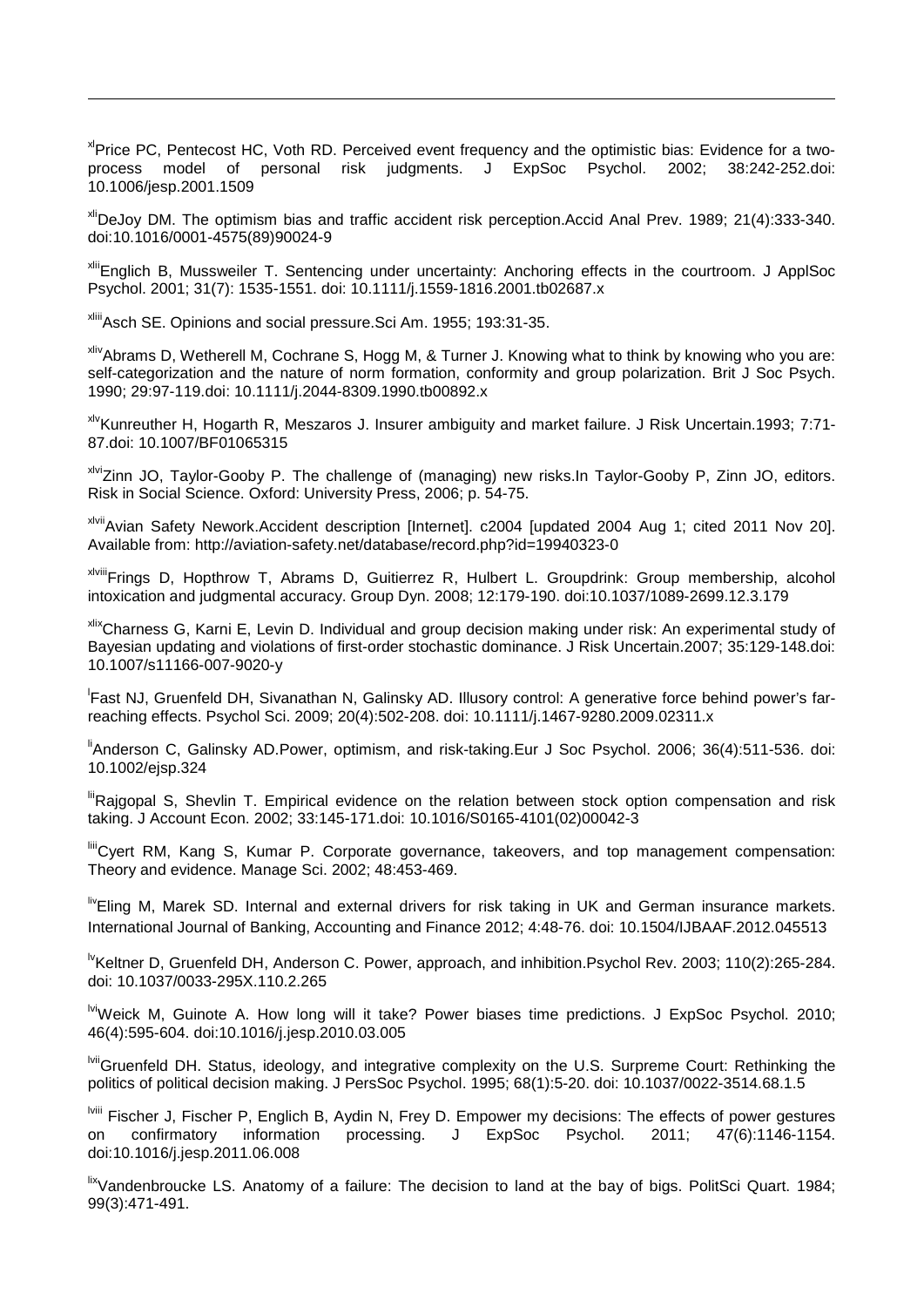<span id="page-27-37"></span><span id="page-27-18"></span><sup>1x</sup>Maner KT, Gailliot MT, Butz DA, Peruch BM. Power, risk, and the status quo: Does power promote riskier or more conservative decision making? PersSocPsychol B. 2007; 33(4):451-462. doi: 10.1177/0146167206297405

-

<span id="page-27-54"></span><span id="page-27-38"></span><span id="page-27-19"></span><sup>Ixi</sup>Kahneman D, Tversky A. Intuitive predictions: Biases and corrective procedures. Manage Sci. 1979; 12:313-327.

<span id="page-27-55"></span><span id="page-27-39"></span><span id="page-27-20"></span><sup>Ixii</sup>Lovallo D, Kahneman D. Delusions of success: How optimism undermines executives' decisions. Havard Bus Rev. 2003; 81:56-63.

<span id="page-27-56"></span><span id="page-27-40"></span><span id="page-27-21"></span><span id="page-27-0"></span>lxiiiTaylor PR. The mismeasure of risk. In Roeser S, Hillerbrand R, Sandin P, Peterson M. Handbook of risk theory: Epistemology, decision theory, ethics, and social implications of risk. Netherlands: Springer, 2012; p. 441-475.

<span id="page-27-57"></span><span id="page-27-41"></span><span id="page-27-22"></span><span id="page-27-1"></span><sup>Ixiv</sup>Loewenstein G. Prelec D. Anomalies in intertemporal choice: Evidence and an interpretation. Q J Econ. 1992; 107(2):573-597. doi: 10.2307/2118482

<span id="page-27-23"></span><span id="page-27-2"></span><sup>Ixv</sup>Hardisty DJ, Weber EU. Discounting future green: Money versus the environment. J ExpPsychol Gen. 2009; 138(3):329-340. doi: 10.1037/a0016433

<span id="page-27-58"></span><span id="page-27-42"></span><span id="page-27-24"></span><span id="page-27-3"></span><sup>Ixvi</sup>Kunreuther H. Mitigating disaster losses through insurance.J Risk Uncertain. 1996; 12:171-187.doi: 10.1007/BF00055792

<span id="page-27-43"></span><span id="page-27-25"></span><span id="page-27-5"></span><span id="page-27-4"></span><sup>Ixvii</sup>Kunreuther H. Meyer R, Michel-Kerjan E. Overcoming decision biases to reduce losses from natural catastrophes [internet]. In: Shafir E, editor. Behavioral foundations of policy. Princeton University Press; in press [cited 2011 Nov 20]. Available from: http://opim.wharton.upenn.edu/risk/library/C2009\_HK,RJM,EMK.pdf

<span id="page-27-44"></span><span id="page-27-27"></span><span id="page-27-26"></span><span id="page-27-6"></span>IxviiiTavlor PR. The mismeasure of risk. In Roeser S, Hillerbrand R, Sandin P, Peterson M. Handbook of risk theory.: Epistemology, decision theory, ethics, and social implications of risk. Netherlands: Springer, 2012; p. 441-475.

<span id="page-27-45"></span><span id="page-27-7"></span>**xx**1-473.<br><sup>kix</sup>Anderson DR. Development of environmental liability risk management and insurance in the United States: Lessons and opportunities. Risk Management and Insurance Review. 2008; 2:1-23.

<span id="page-27-46"></span><span id="page-27-28"></span><sup>Ixx</sup>Future asbestos claims set to rise. The Actuary [magazine online].Date unspecified [cited 2012 July];[about 2 screens]. Available from: http://www.theactuary.com/archive/articles/future-asbestos-claims-set-to-rise

<span id="page-27-47"></span><span id="page-27-29"></span><span id="page-27-8"></span>lxxiTrope Y, Liberman N. Construal-level theory of psychological distance.Psychol Rev. 2010;117(2):440-463. doi: 10.1037/a0018963

<span id="page-27-30"></span><span id="page-27-9"></span><sup>Ixxii</sup>Liberman N, Trope Y. The psychology of transcending the here and now.Science. 2008; 322(5905):1201-1205. doi: 10.1126/science.1161958

<span id="page-27-48"></span><span id="page-27-31"></span><span id="page-27-10"></span>IXXIIITrope Y, Liberman N. Temporal construal and time-dependent changes in preference. J PersSoc Psychol. 2000; 79:876-889.doi10.1037/0022-3514.79.6.876

<span id="page-27-49"></span><span id="page-27-32"></span><span id="page-27-11"></span>lxxivGilovich T, Kerr M, Medvec VH. Effect of temporal perspective on subjective confidence. J PersSoc Psychol. 1993; 64(4):552-560. doi: 10.1037/0022-3514.64.4.552

<span id="page-27-50"></span><span id="page-27-33"></span><span id="page-27-12"></span>lxxv Kunreuther H, Meyer R, Michel-Kerjan E. Overcoming decision biases to reduce losses from natural catastrophes [internet]. In: Shafir E, editor. Behavioral foundations of policy. Princeton University Press; in press [cited 2011 Nov 20]. Available from: [http://opim.wharton.upenn.edu/risk/library/C2009\\_HK,RJM,EMK.pdf](http://opim.wharton.upenn.edu/risk/library/C2009_HK,RJM,EMK.pdf)

<span id="page-27-51"></span><span id="page-27-34"></span><span id="page-27-14"></span><span id="page-27-13"></span><sup>Ixxvi</sup>Eisner R, Robert HS.Flight insurance and the theory of choice. J Polit Econ.1961; 69:355-368.doi:10.1086/258500

<span id="page-27-35"></span><span id="page-27-15"></span>lxxvii Johnson EJ, Hershey J, Meszaros J, Kunreuther H. Framing, probability distortions, and insurance decisions.J Risk Uncertain.1993; 7:35-51.doi: 10.1007/BF01065313 lxxviii Roberts KH. Managing high reliability organizations.Calif Manage Rev. 1990; 101-113.

<span id="page-27-53"></span><span id="page-27-52"></span><span id="page-27-36"></span><span id="page-27-17"></span><span id="page-27-16"></span><sup>Ixxix</sup>Roberts KH, Stout SK, Halpern JJ.Decision dynamics in two high reliability military organisations. Manage Sci. 1994; 40: 614–624.